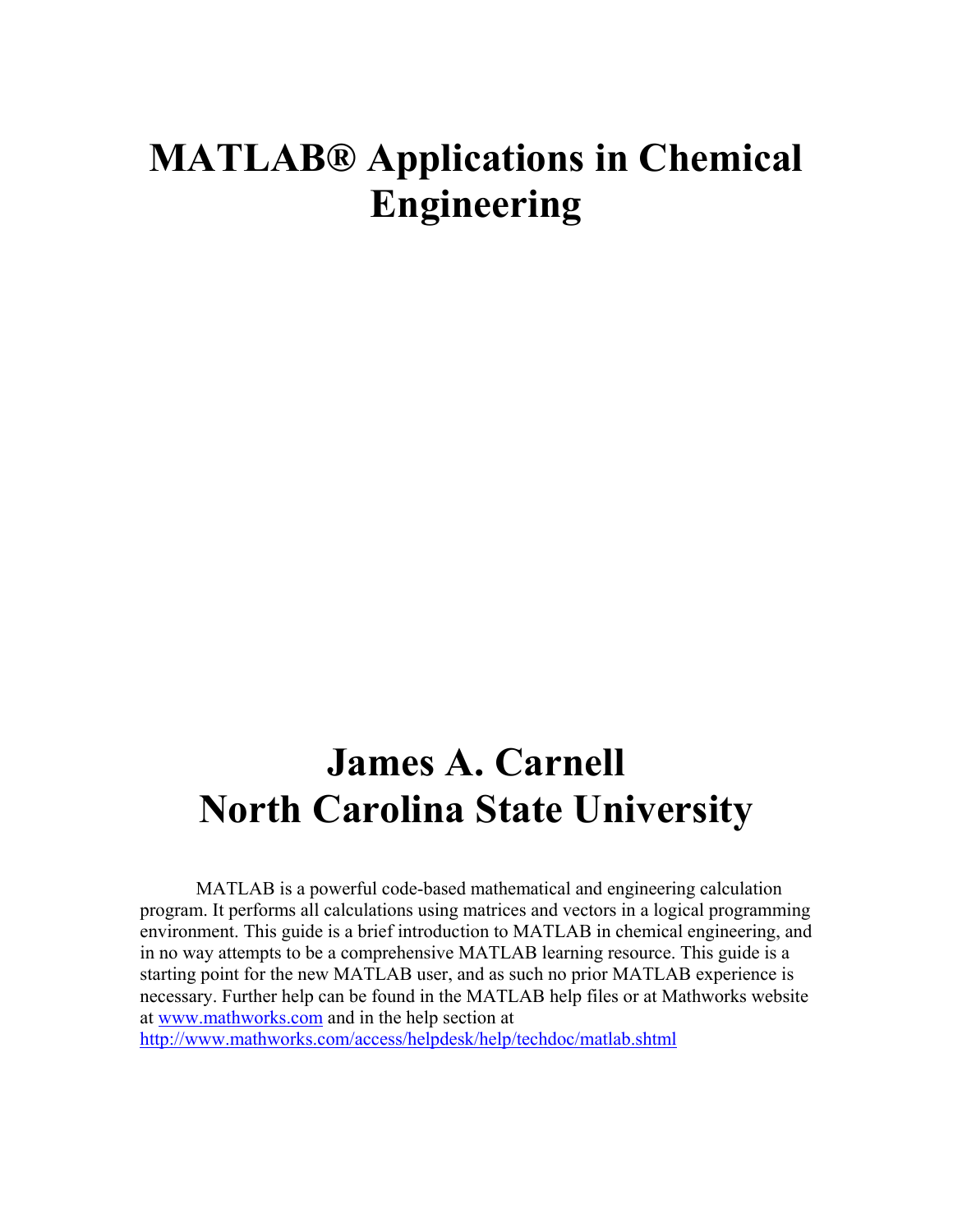# **Table of Contents**

## **Section I: How MATLAB Works**

- » Basic MATLAB: The Language
- » Mfiles (Function files)
- » Dealing with Functions
	- The 'plot' function
	- The 'fzero' function
	- Solving linear equations in MATLAB
	- The 'fsolve' function

## **Section II: Numerical and Symbolic Integration**

- » Numerical Integration; Quadrature
	- The Simpson's Rule and Lobotto Quadrature
- » Symbolic Integration and Differentiation

# **Section III: Numerically Solving Differential Equations and Systems of Differential Equations**

- » First order ode's
- » Higher order ode's

## **Appendix**

- » Glossary of Commands, Parts I, II and II
- » Line Markers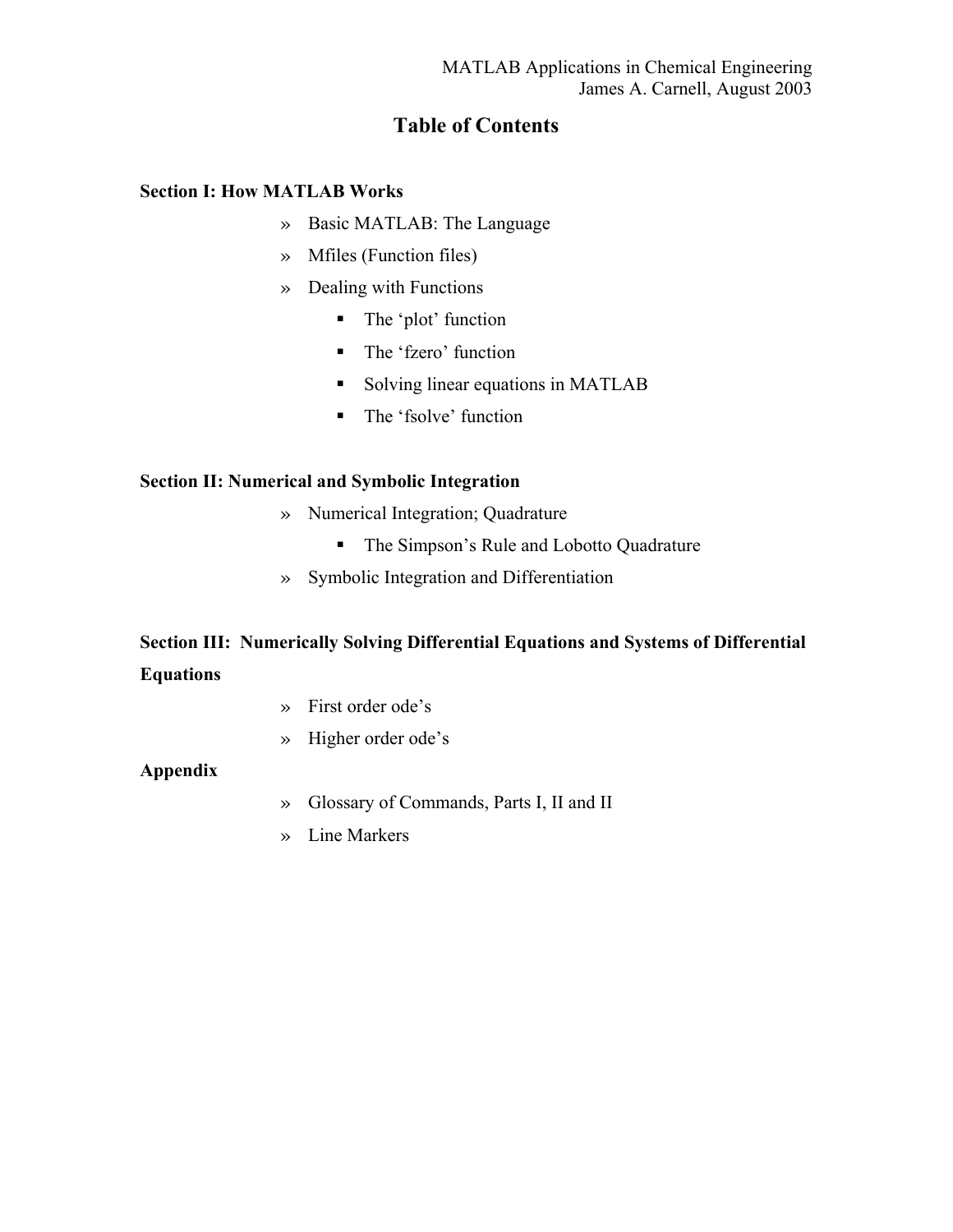## **Section I: How MATLAB works**

Most MATLAB commands can be run from the command window (shown below, on the right hand side of the interface). MATLAB commands can also be entered into a text file labeled with the '.m' extension. These files are known as 'm-files'. These commands can be broken down into scripts and programming. Scripts can be thought of as commands that instruct MATLAB to execute a particular function or pre-made program, and programming can be thought of as the raw code required to construct functions and programs within MATLAB. Generally, all programming must be contained within a file used by MATLAB (called an m-file), but script can be entered either in an m-file or directly into the command window. An image of the MATLAB interface is shown below.



MATLAB contains many ready-made programs or functions that are conveniently arranged into different toolboxes. When using MATLAB, these toolboxes and their functions can be called upon and executed in any MATLAB script. In the above image, the toolbox selection or launch pad is shown (at the left hand side of the interface).

## **Basic MATLAB: The language**

 $\overline{a}$ 

MATLAB uses a language that is somewhat similar to that of Maple<sup>1</sup>. The scripts or calling functions have a particular name and argument that must be entered into the function execution call. For example, to plot the sine function in MATLAB between 0 and 6 using the *fplot* command, the following code can be entered directly into the command window, or into an m-file:

 $fplot('sin(x) ', [0, 6])$ 

<sup>&</sup>lt;sup>1</sup> Maple is a registered trademark of Waterloo Maple, Inc.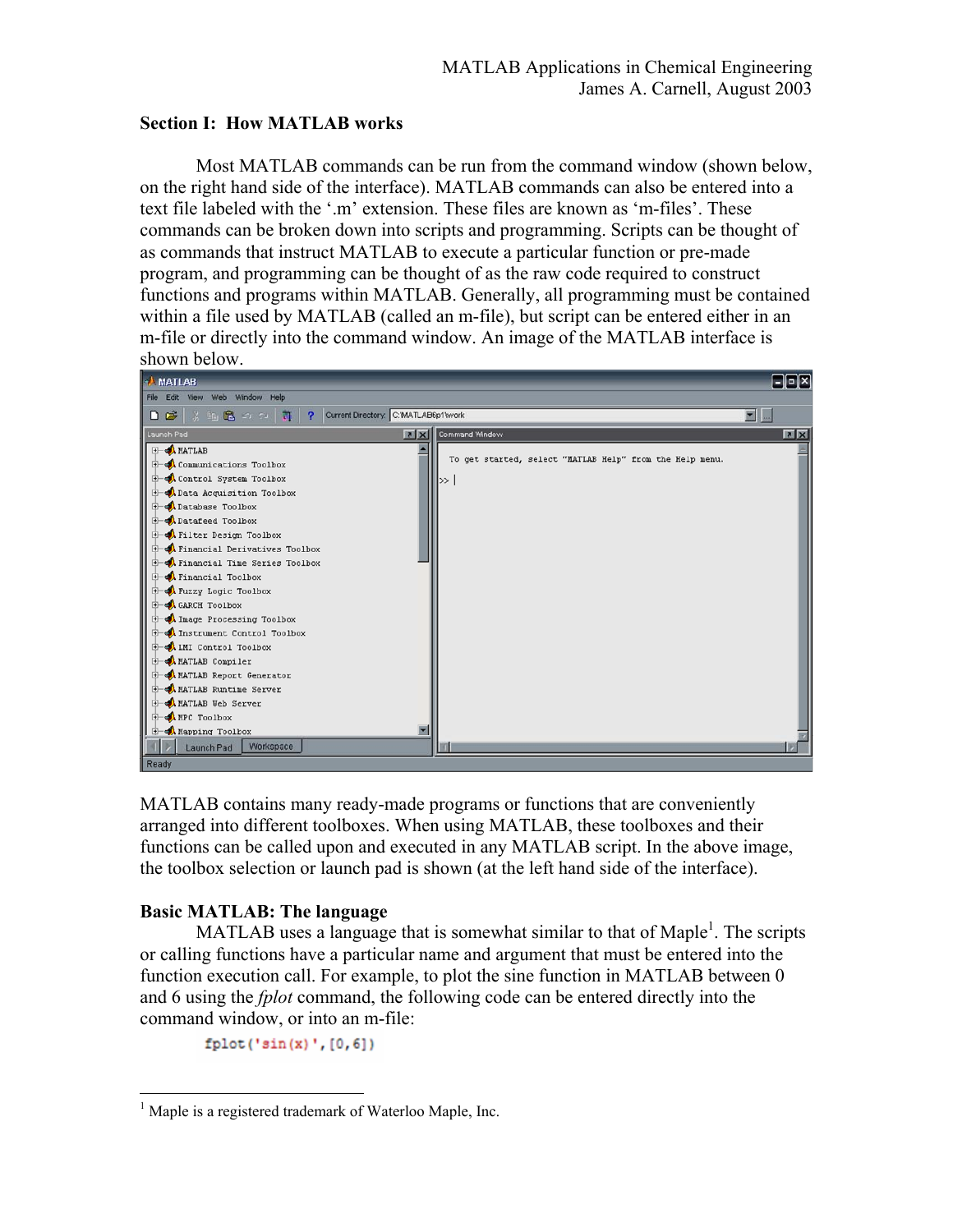(One can define the function  $sin(x)$  in an m-file and replace the *fplot* command to be *fplot('filename',[0,6]))* 

Before going much further, an understanding of the structure of a MATLAB simulation or execution must be developed.

## **M-files**

M-files contain programming, scripts, equations or data that are called upon during an execution. If the m-file is a function definition, then the most important part of this type of m-file is the first line. The first line **must** contain the function definition so that MATLAB can find those m-files that are called upon. These types of m-files are called function m-files or function files. The code used to define the function file is as follows:

```
function z=file name(x, y)
```
'file\_name' is simply the name of the m-file (the filename *must* be the same in the definition and the file-name), z is the dependant variable, and x and y are the independent variables. (Of course, one can have less or more independent variables depending upon the complexity of the problem and the equations involved.) The next few lines of script in the m-file can define the function or functions and label any required variables. The following is an example of an m-file used to plot the *natural* logarithm<sup>2</sup> function.



To produce a plot of this function, the following code is entered into the command window:

```
fplot('example1', [1,5])
```
This yields a plot of  $ln(x)$  between  $x=1$  and  $x=5$ .

 $\overline{a}$ <sup>2</sup> MATLAB uses 'log' as the natural logarithm function, and 'log10' as logarithm base ten.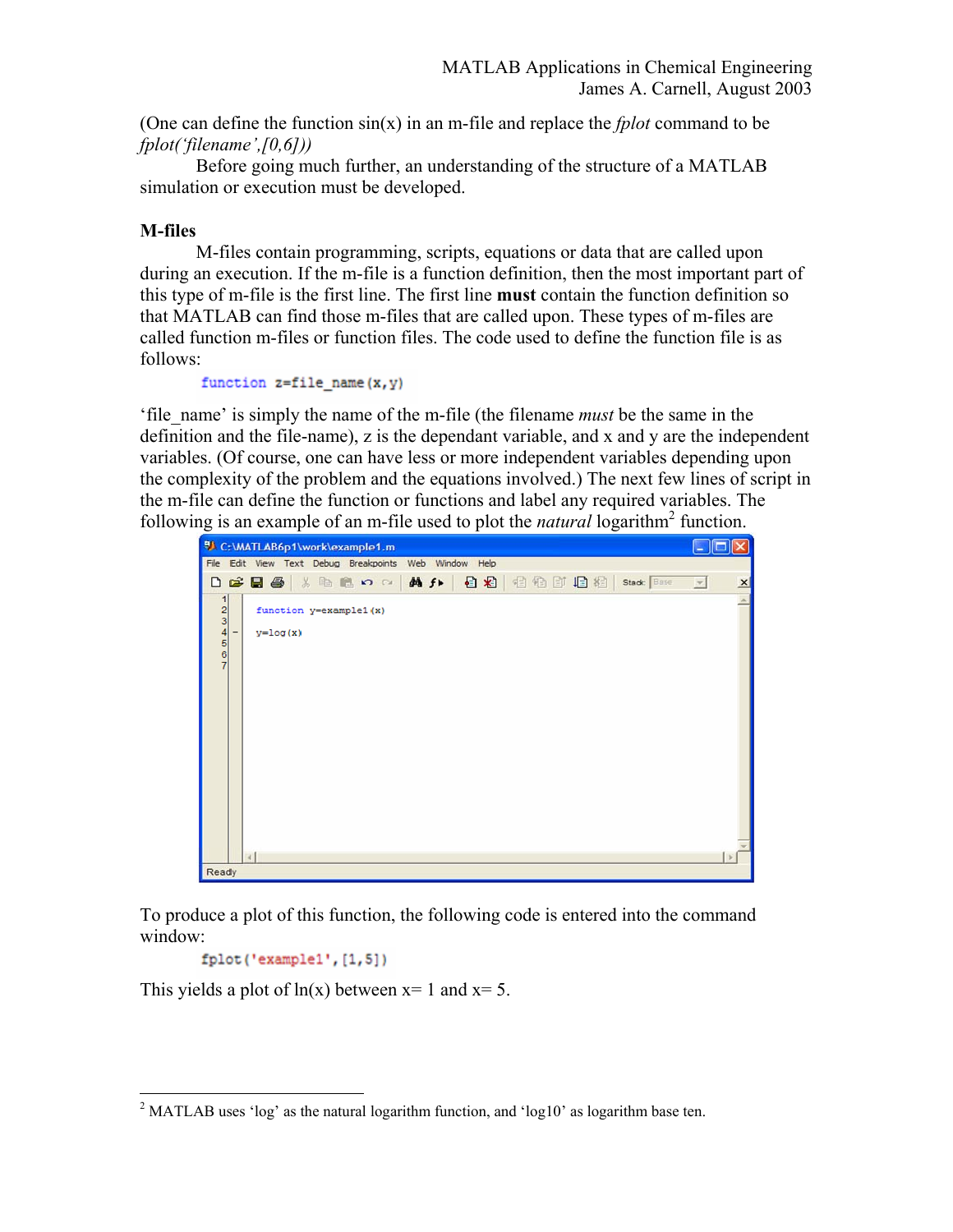

Using the 'insert' menu one can add a title, x and y axis titles, and if necessary a legend. One can also use commands nested within the *fplot* command to title the chart, add axis titles, or decide upon curve characteristics such as line color or marker.

## **Dealing with functions**

Standard functions such as the sine, cosine, logarithmic, exponential, and userdefined functions within MATLAB will now be covered. *fplot* has already been introduced; now *plot, fzero* and *fsolve* will be introduced

## *The 'plot' function*

The plot function produces a 2-D plot of a y-vector versus either its real index or a specified x-vector. The plot function can be used for data, standard functions, or userdefined functions. Let's look at a simple example of using *plot* to model data.

## *Example 1.1*

The following reaction data has been obtained from a simple decay reaction:  $A \rightarrow B$ 

Use MATLAB to plot the concentration of component A in mol/L against the reaction time, t, in minutes. Title the plot, label the axes, and obtain elementary statistics for the data.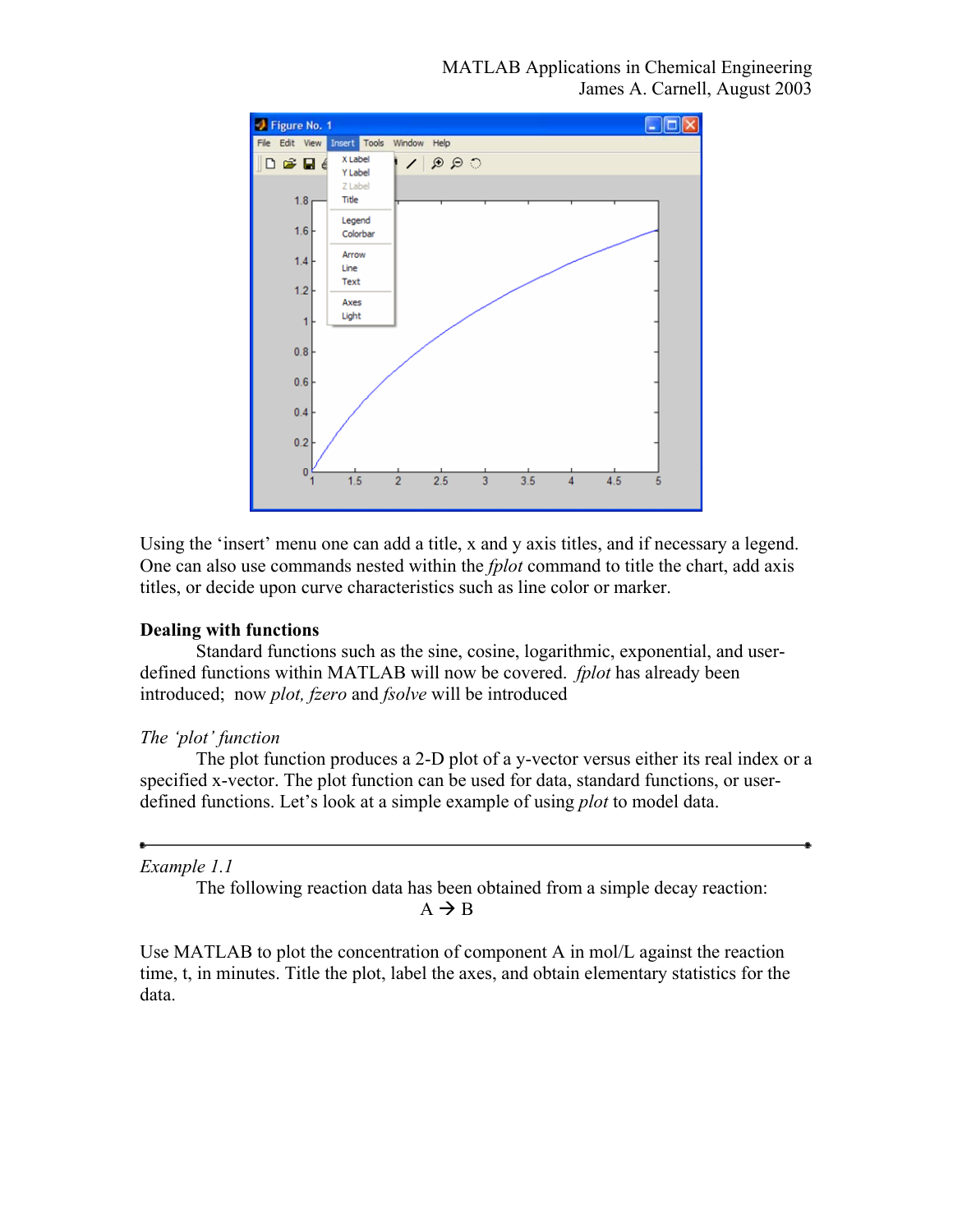| Time      | Concentration |
|-----------|---------------|
| (Minutes) | (Moles/Liter) |
| 0         | 100           |
|           | 80            |
| 3         | 65            |
| 6         | 55            |
| 9         | 49            |
| 12        | 45            |
| 15        | 42            |
| 18        | 41            |
| 21        | 38            |

## *Solution*

 First, the data must be entered into MATLAB as two vectors. The vectors x and y are defined in the command window, followed by the command to plot the data. The following graph is displayed:

| Command Window                                         |  |
|--------------------------------------------------------|--|
| File Edit View Web Window Help                         |  |
| $\rightarrow$<br>>> y=[100 80 65 55 49 45 42 41 38]    |  |
| $y =$                                                  |  |
| Columns 1 through 8                                    |  |
| 100 80 65 55 49 45 42 41                               |  |
| Column 9                                               |  |
| 38                                                     |  |
| $\gg$ x=[0 1 3 6 9 12 15 18 21];<br>>> plot(x,y)<br>>> |  |
| Ready                                                  |  |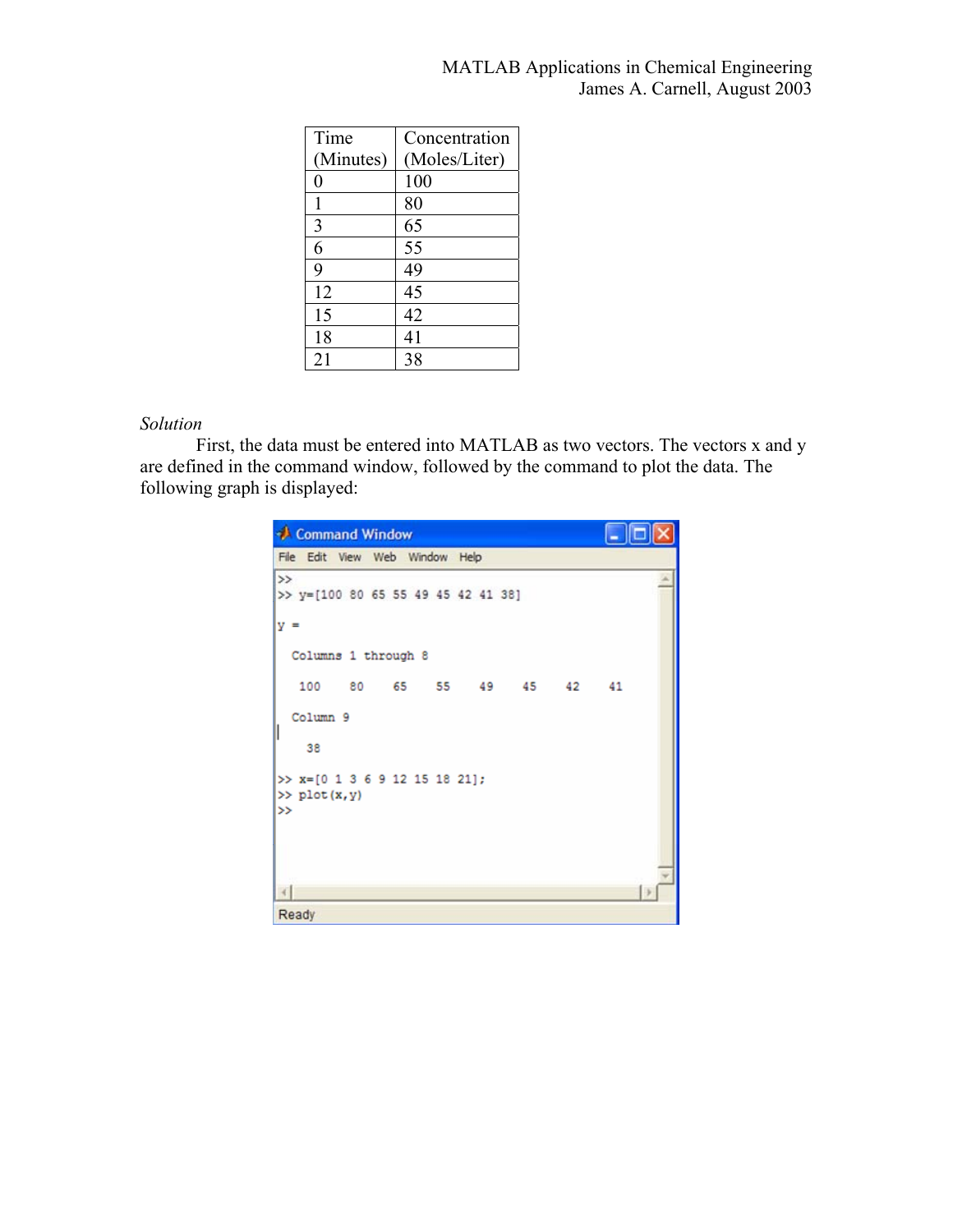

The 'x' row matrix (or vector<sup>\*</sup>) has its display output suppressed using the ';' at the end of the line.

 Syntax can be used to specify the title and labels, but an easier GUI (Graphical User Interface) based approach is to simply edit the figure.

- Select the 'Edit Plot' command found in the 'Tools' menu, or click the north-west facing arrow icon on the figure.
- Double click on the white-space in the graph. This enables the property editor. Now the title and axes can be inserted under the 'labels' command.
- Now click directly on the line, and the line property editor will come up. Now the lines color, pattern, or the markers can be edited. The final curve is presented below: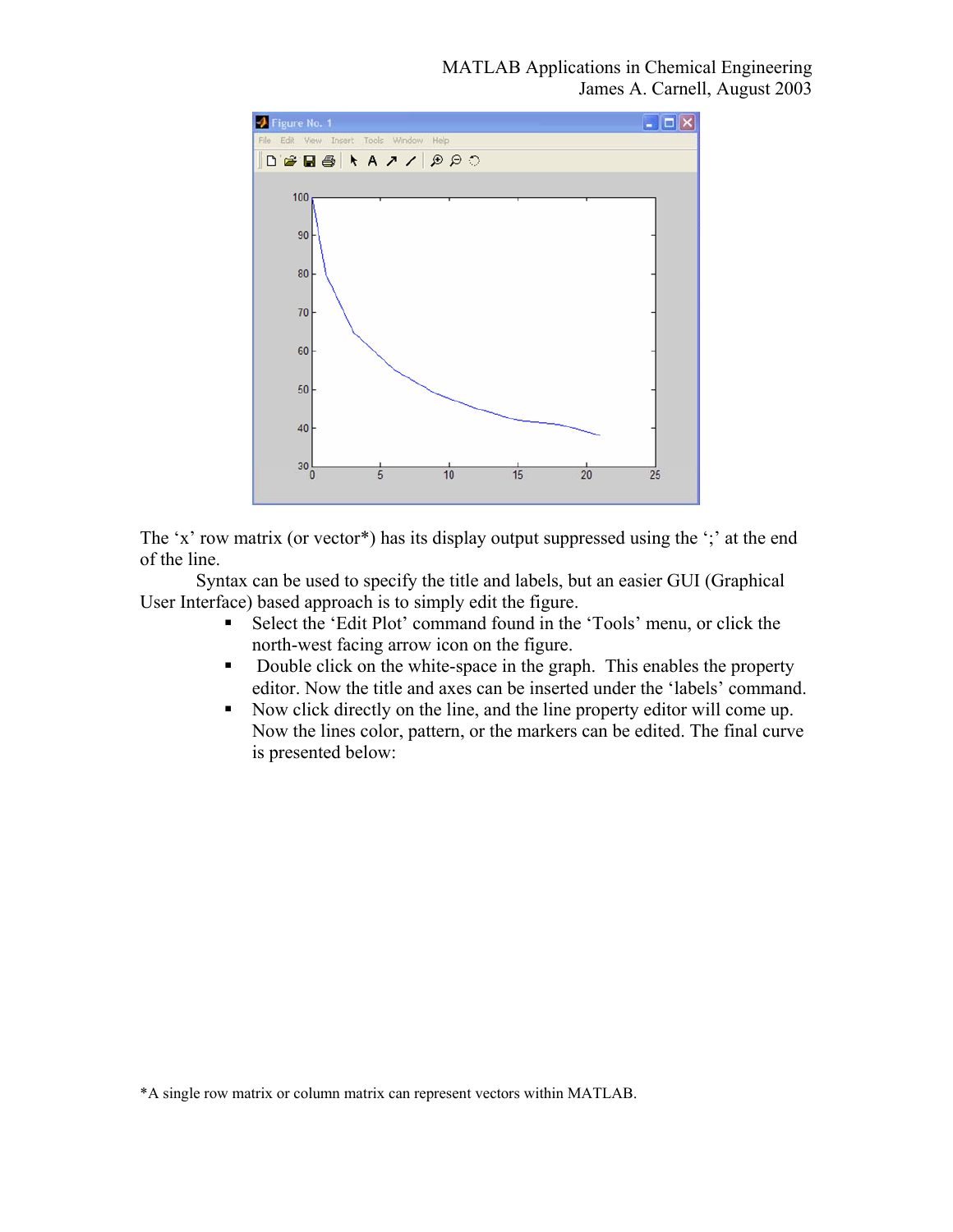MATLAB Applications in Chemical Engineering James A. Carnell, August 2003



#### **Solution curve to example 1.1**

NOTE: These figures can be exported in .bmp or .jpg format so they can be made part of a document. Find these under the 'File $\rightarrow$ Export' menu.

To display simple statistics of the data, follow the path, 'Tools $\rightarrow$ Data Statistics' and the minimum, maximum, mean, median, standard deviation, and range of x and y will be displayed. Within this box, each statistic can be added to the curve as a data point/line.

 To plot functions using *plot*, an m-file can be created defining the function, or the definition can be specified in the command window. This is done in a similar fashion as seen in '*fplot'*. The following code entered into the command window yields a plot of the exponential function between 0 and 10, at intervals of 1.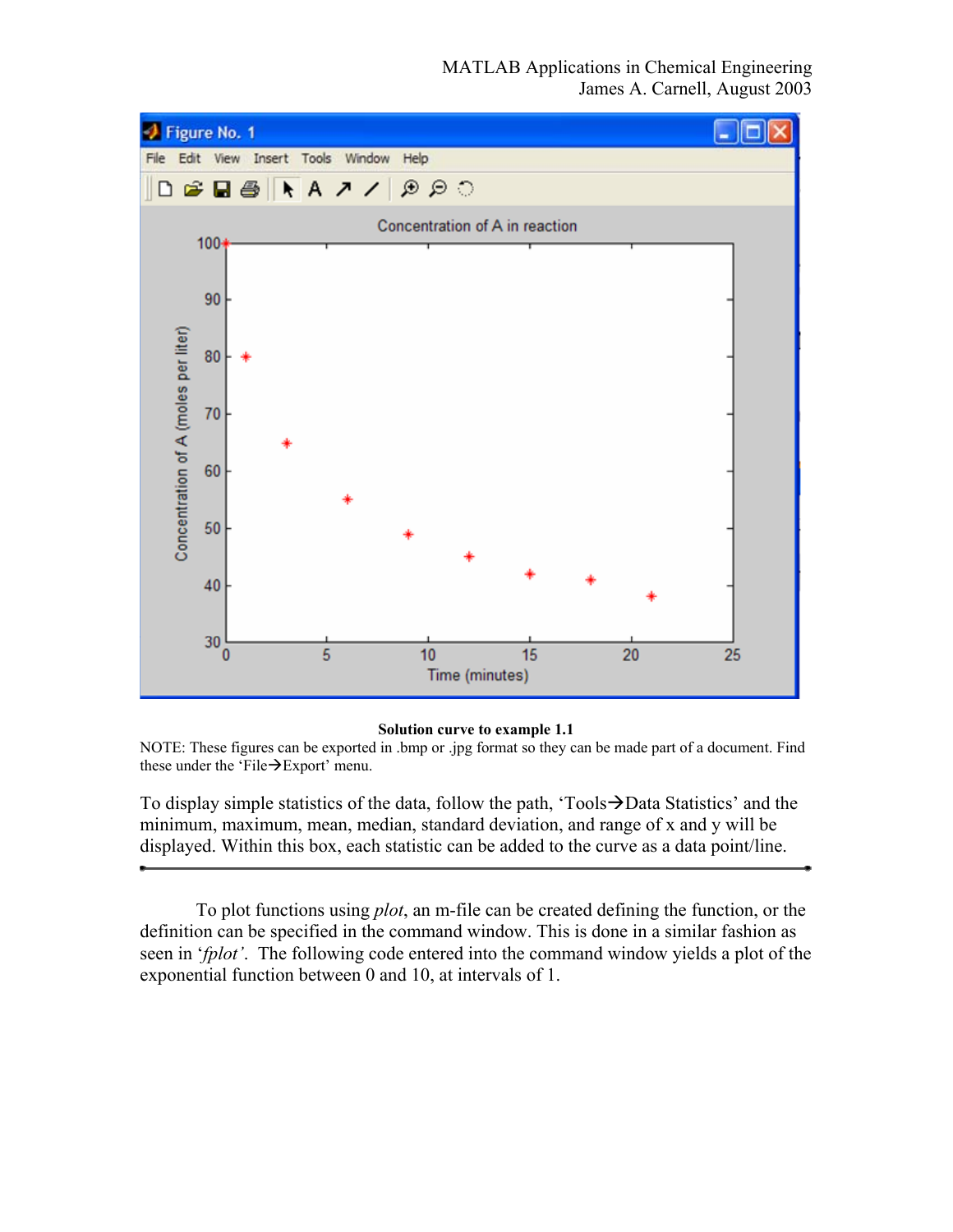```
>> x = [0:10]x =Columns 1 through 8
     0 \qquad 1 \qquad 2 \qquad 3 \qquad 4 \qquad 5 \qquad 6\overline{7}Columns 9 through 11
          9 108.
\gg y = exp(x);
\gg plot (x, y)\rightarrow
```
There are many other 2-D plotting functions in Matlab, but *fplot, plot* and *ezplot* are the most useful. 'ezplot' is another way to quickly plot functions between specified or nonspecified  $(-2\pi \le x \le 2\pi)$  intervals. The syntax key for *ezplot* is shown below.

```
ezplot(f)ezplot(f, [min, max])
ezplot (f, [xmin, xmax, ymin, ymax])
ezplot(x, y)ezplot(x, y, [tmin, tmax])
```
This can be used to plot  $f(x)$  or  $f(x(t),y(t))$ .

## *The 'fzero' function*

The fzero function is a convenient function used to find local zeros of a one variable function. The general syntax that can be used for fzero (entered into the command window) is

x=fzero('function',initial guess)

Matlab will then return the solution or a NaN result. An NaN result is 'not a number' and represents a 'no solution' for the function. Below are a few examples relating to fzero.

#### *Example 1.2*

Find the zero of the function  $y(x) = x^2 - 1$  using an m-file and fzero.

*Solution* 

Create the m-file, 'myfunction.m'

function  $y = myfunction(x)$  $y = x^2-1$ 

In the command window, use fzero to find the zero of the function 'myfunction'

 $x = fzero('myfunction', 3)$ 

Matlab returns a few iterations and then produces the result ' $x = 1$ '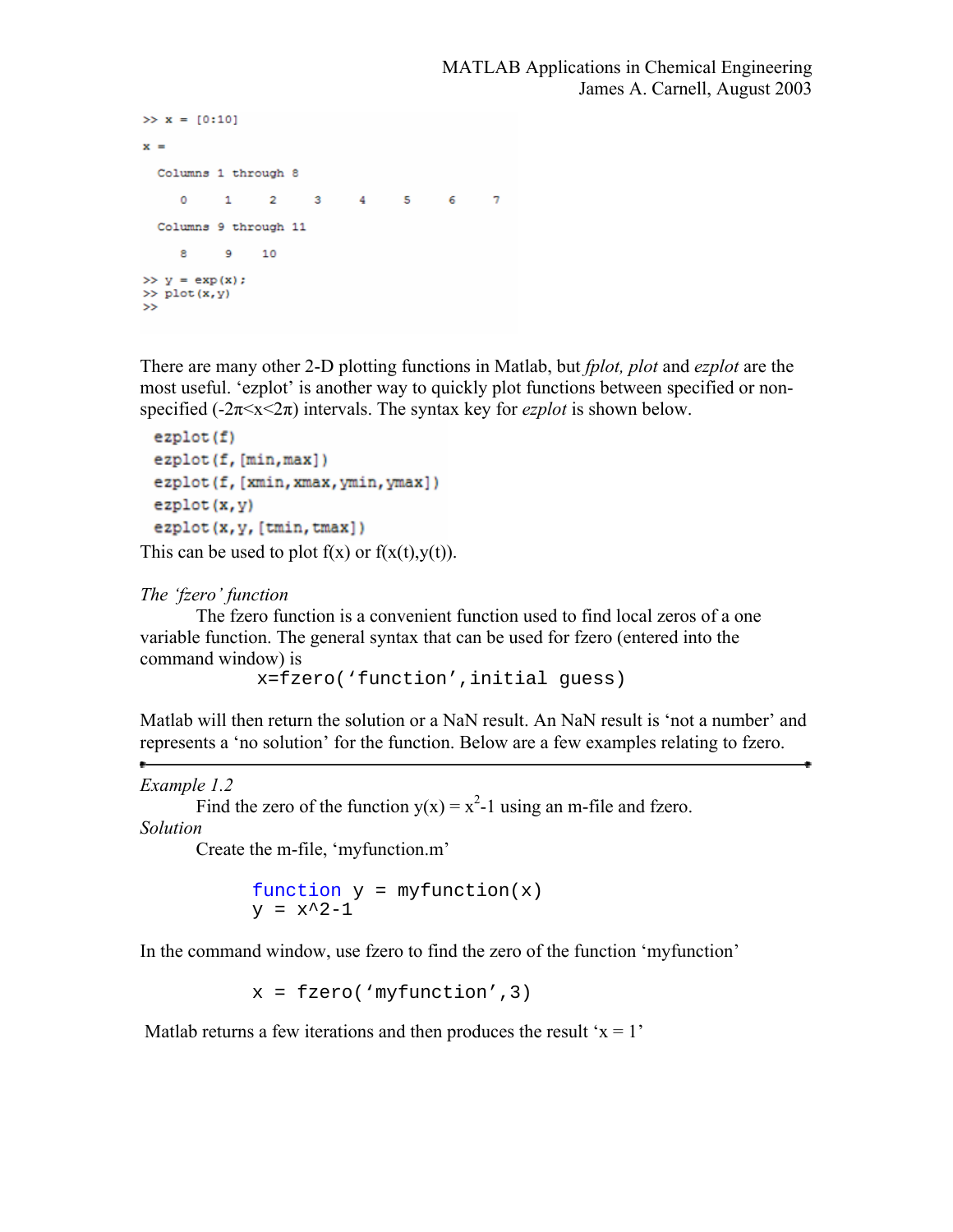### *Example 1.3*

Find the zero of the function  $y(x) = sin(x)$  closest to  $x=3$  using the fzero command directly in the command window. Do not use an m-file for this example.

#### *Solution*

```
Enter into the command window x = fzero('sin(x)', 3) Matlab returns a
value of 3.1416. This is the zero of sin(x) closest to our initial guess of 3.
```
## *Solving linear equations in Matlab*

 Matlab has the ability to easily solve linear equations directly on the command window. The following example will demonstrate how to do this in Matlab.

## *Example 1.4*

Solve the system of linear equations given below using Matlab.

$$
3.5u + 2v = 5
$$
  
-1.5u + 2.8v + 1.9w = -1  
-2.5v + 3w = 2

*Solution* 

 Enter the following code directly into the clear Matlab command window. (If the window is not clear, enter the command 'clear' to clear the memory of any variables). The matrix 'a' contains the coefficients of u, v and w respectively. Each row in the matrix (there are three) corresponds to the coefficients of u, v and w in that order. Matrix 'b' contains the solution to each row or equation, 5, -1 and 2. The matrix 'x' that is divided out can be thought of as containing the values for u, v and w.

```
\gg a = [3.5 2 0; -1.5 2.8 1.9; 0 -2.5 3];
\rightarrow>> b = [5 -1 2]b =5
         -1 2
>> a/b'ans =1.4421
   -0.02360.6470
```
The solutions to the equations are displayed as u, v and w as they are listed in the matrix. The command a\b' performs reverse matrix division. The ' command transposes matrix b, this is required to perform matrix division. It is a property of matrices. Essentially, the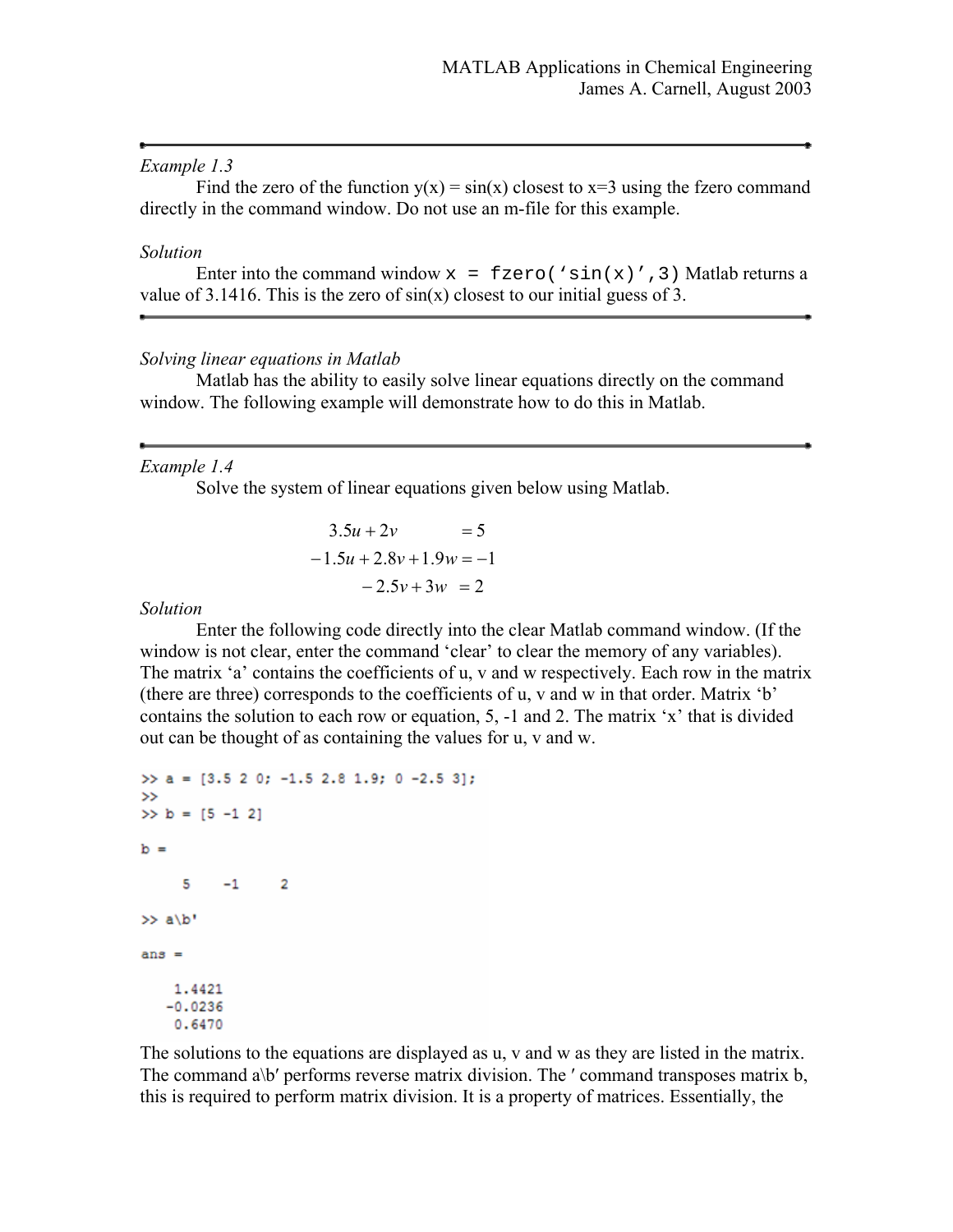matrix is in the form  $Ax = B$ , the command  $a\$ ' can be thought of as 'dividing out' the values of x. (Alternatively, the command 'b/a′' will also yield the correct solution set.)

## *The 'fsolve' function*

 The 'fsolve' function will probably be the most useful function for simple chemical engineering problems. It is essentially a numeric solver, capable of solving systems of non-linear *continuous* equations.

For the system of n continuous equations  $(f_1-f_n)$  with n unknown variables  $(x_1-f_1)$  $x_n$ ) given by

$$
f(1) = f_1(x_1, x_2, x_3, ..., x_n) = 0
$$
  
\n
$$
f(2) = f_2(x_1, x_2, x_3, ..., x_n) = 0
$$
  
\n
$$
f(3) = f_3(x_1, x_2, x_3, ..., x_n) = 0
$$
  
\n
$$
f(n) = f_n(x_1, x_2, x_3, ..., x_n) = 0
$$

Matlab's solver can be used to determine the unknown variables,  $x_1$  through  $x_n$ . The following example will illustrate the use of the *fsolve* function.

#### *Example 1.5*

Solve the system of equations below using fsolve.

$$
2a - b - e^{-a} = 0
$$

$$
2b - a - e^{-b} = 0
$$

#### *Solution*

The most efficient way to solve these types of systems is to create a function mfile that contains the equations.<br> $\frac{\text{function} f = \text{example15(x)}}{\text{function} f = \text{example15(x)}}$ 

 $f = [2*x(1) - x(2) - exp(-x(1)); -x(1) + 2*x(2) - exp(-x(2))];$ 

The equations are separated within the matrix 'f' using the semi-colon operator. Now the 'fsolve' command must be used to solve the system.

```
>> x0 = [-5 -5]; $Initial quess, arbitrary
\rightarrow>> fsolve('example15', x0, optimset('fsolve')) & Command calls m-file to solve
Optimization terminated successfully:
Relative function value changing by less than OPTIONS. TolFun
ans =
```
0.5671 0.5671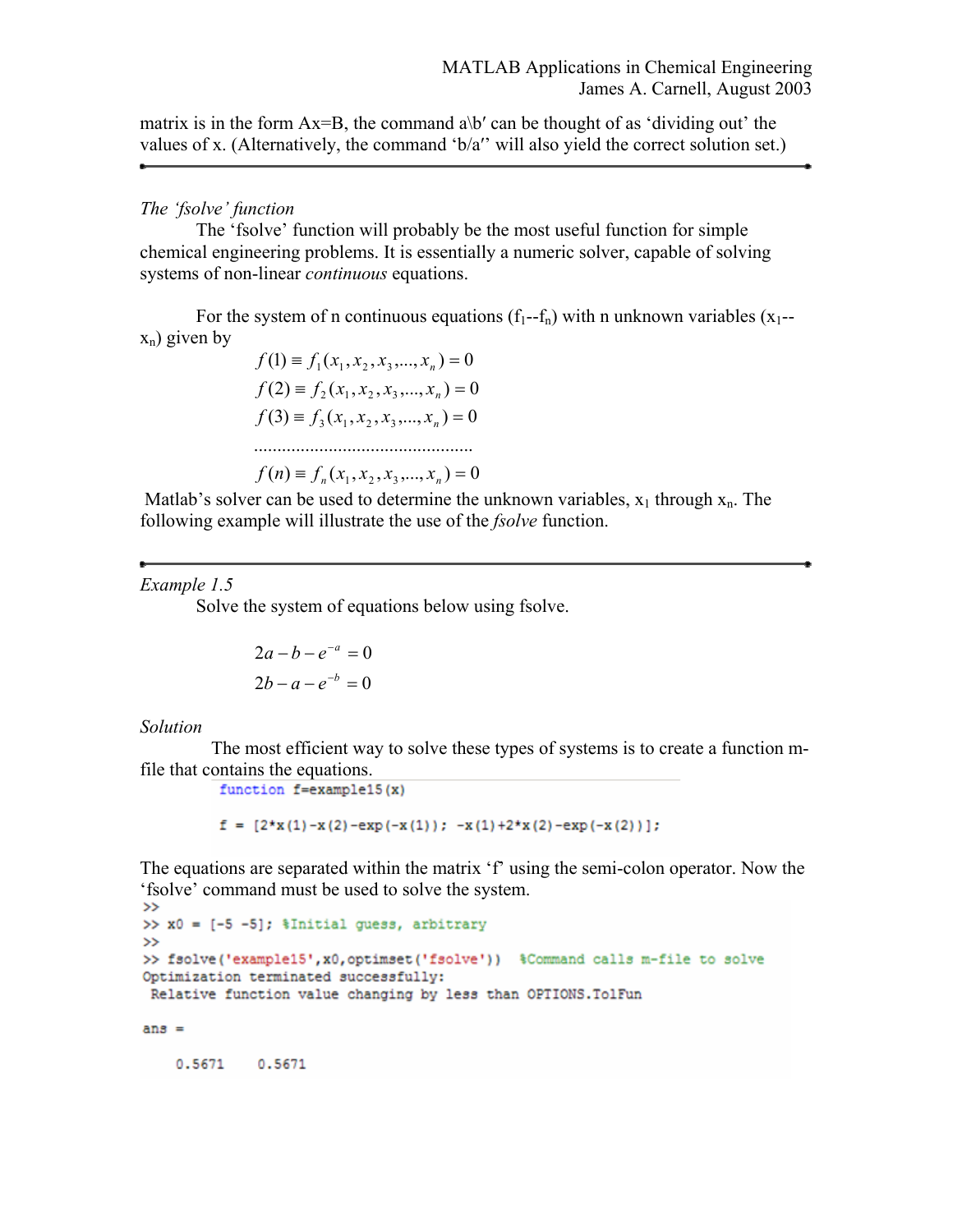The solutions to the system are  $a = 0.5671$  and  $b = 0.5671$ . Using the 'fsolve' command, much more complicated systems can be easily solved in Matlab. NOTE: 'optimset' is used to change the default solver in Matlab to the optimization toolbox solver (fsolve, 2.0 onwards)

#### **Section II: Numerical and Symbolic integration**

#### **Numerical Integration-Quadrature**

MATLAB can perform in-depth numerical integrations or quadrature effortlessly and accurately. The first part of this section will look at some of the simple methods of numerical integration within MATLAB.

#### *The Simpson's Rule and Lobotto Quadrature*

In MATLAB, the functions 'quad' or in more recent versions, 'quadl' perform numerical integration based on the Simpson's rule and the adaptive Lobatto quadrature respectively. The syntax for the Simpson's based approximation and the Lobotto quadrature are the same. The difference is in each function's name. The syntax below is for the Lobotto quadrature (quadl), and it is the same for the Simpson's quadrature (quad).

 $q = \text{quadl}(\text{fun},a,b)$  $q = \text{quadl}(\text{fun},a,b,\text{tol})$  $q = \text{quadl}(\text{fun},a,b,\text{tol},\text{trace})$  $q = \text{quadl}(\text{fun},a,b,\text{tol},\text{trace},p1,p2,...)$  $[q, fcnt] = \text{quadl}(fun, a, b,...)$ 

The functions can be defined in function m-files or as inline functions (those functions entered directly into the command). MATLAB also has a function called 'trapz' which enables numerical integration using the trapezoid rule. More information about 'trapz' can be found in the MATLAB help files.

#### **Symbolic Integration and differentiation**

Matlab has the ability to perform symbolic integration and differentiation thanks to the Maple® engine located in the symbolic toolbox. Matlab can solve differential equations symbolically, providing general or unique solutions. First, let's look at symbolic integration and differentiation.

Using the 'diff' command, symbolic differentiation of a function can be achieved, and analogously, using the 'int' command symbolic integration of a function can be achieved. Example 2.1 demonstrates use of the 'int' and 'diff' commands.

## *Example 2.1*

Integrate  $ax^2+bx$ , with respect to x, (where a and b are constant) and then differentiate the solution obtained with respect to x to regain the initial function. *Solution* 

To begin with, the symbolic variables within the expression must be defined within MATLAB as symbolic variables. This is done using the syms command. In the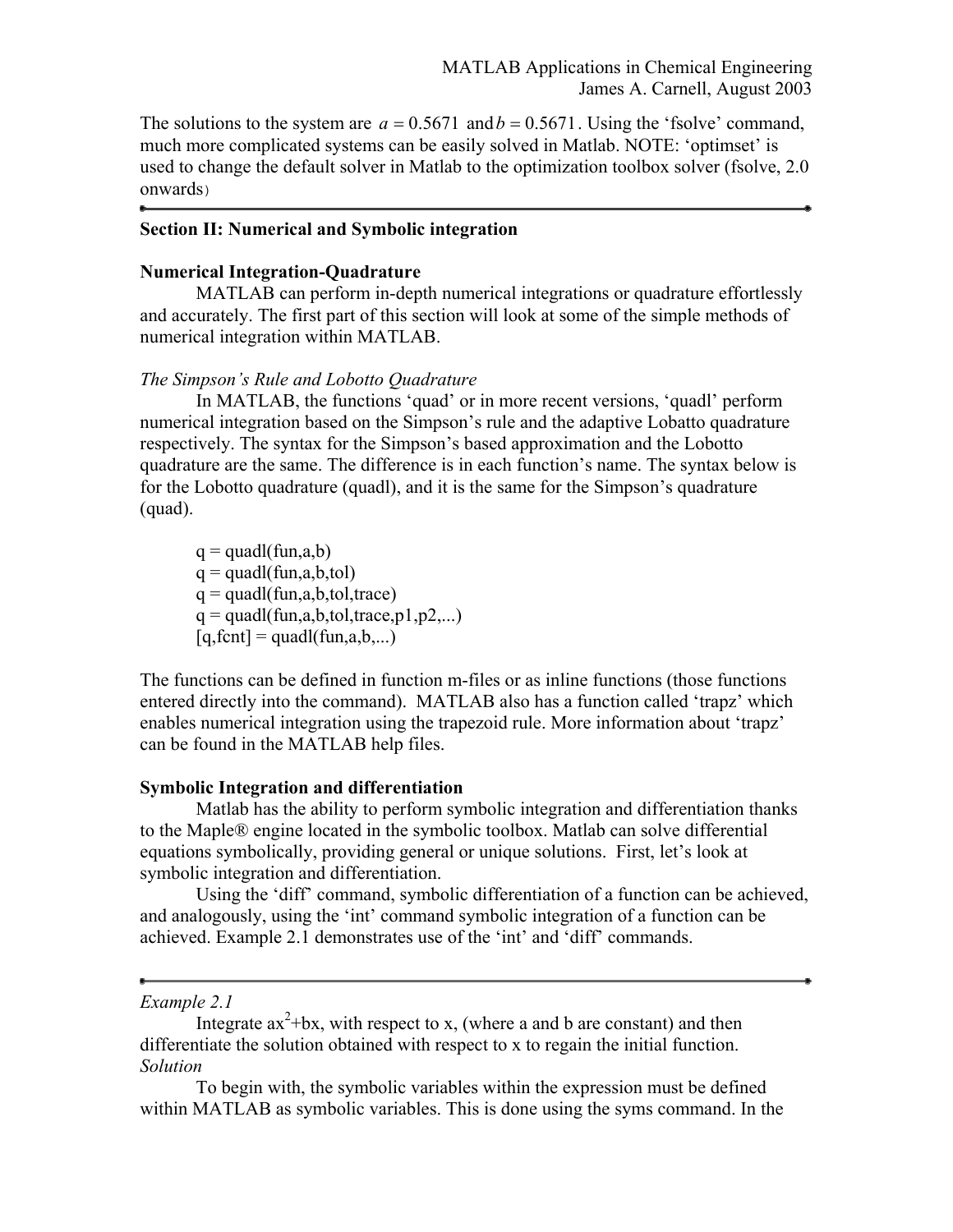expression, a, b, and x are the symbolic variables that must be defined. The following code is used directly at the command prompt to obtain the solution:

```
>> syms a b x
\gg diff(a*x^2+b*x)
ans =2*a*x+b>> int(2^*a^*x+b)ans =a*x^2+b*x
```
The syms command is used to define a, b and x as variables for symbolic purposes. The expression is differentiated to obtain the solution 2ax+b, which upon integration with respect to x yields  $ax^2+bx$  as expected.

 MATLAB can solve ordinary differential equations symbolically with or without boundary conditions or initial value parameters. The 'dsolve' command is used for this purpose. Within dsolve, the letter 'D*ij*' is used to indicate a derivative, where i is the order of differentiation, and j is the dependent variable. 'D' implicitly specifies first order derivative, 'D2' signifies a second order derivative and so on. The letter t is the default

independent variable for dsolve. So D2y is analogous to  $\frac{d^2y}{dt^2}$ 2 *dt*  $\frac{d^2y}{dx^2}$ . The following example illustrates the use of dsolve.

```
Example 2.2 
                        \frac{d^2y}{dx^2} = 6y - \frac{dy}{dx}Solve the ode 
                                         , where y(x) using dsolve
Solution 
        >> dsolve('D2y=6*y-Dy','x')
        ans =C1*exp(-3*x)+C2*exp(2*x)Where C1 and C2 are constants of integration.
```
The next example shows how to solve an initial value problem for a second order ode.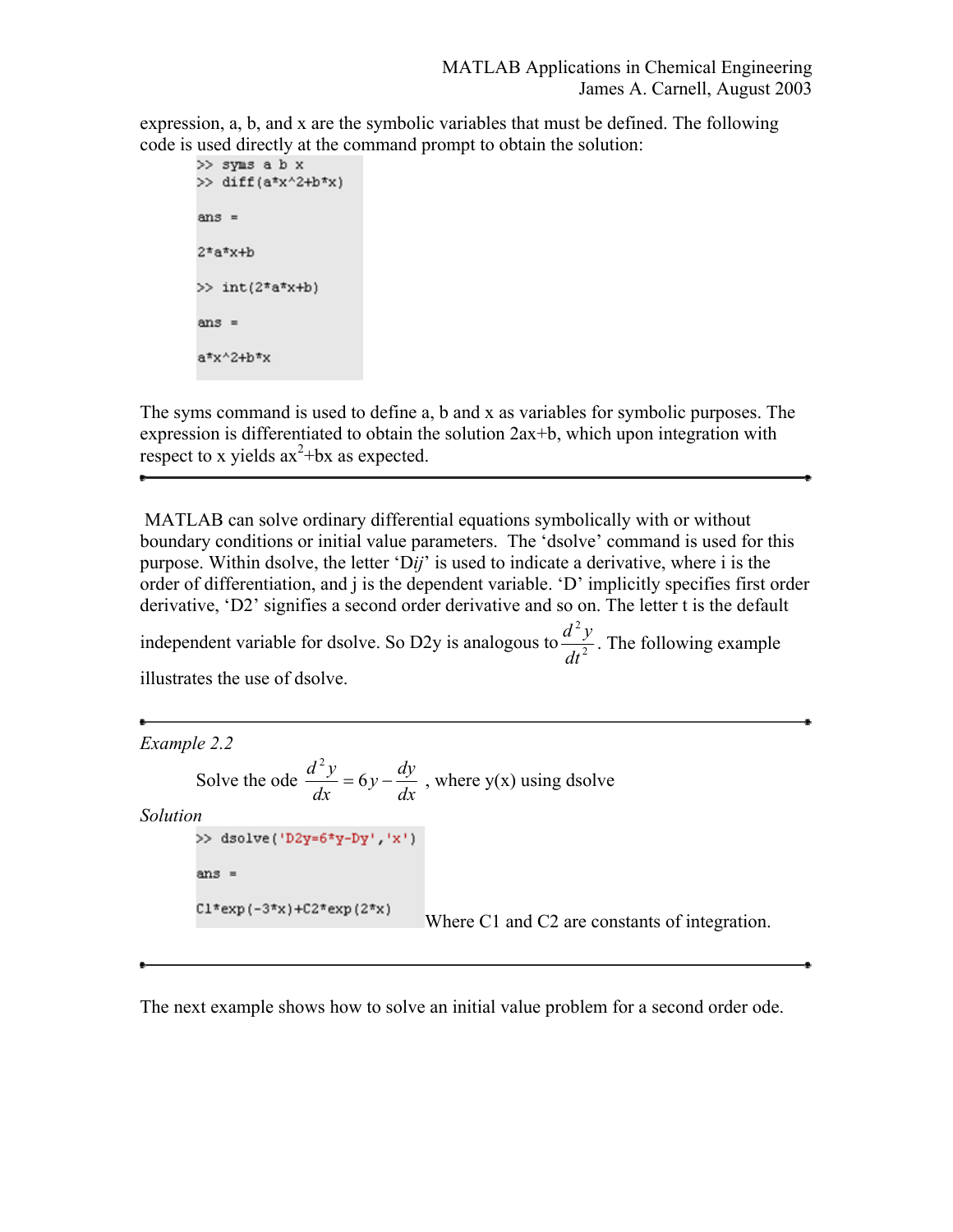```
Example 2.3
```
Solve the ode 
$$
\frac{d^2m}{dx^2}
$$
 + m = 0, m(0)=2 and  $\frac{dm}{dx}$ (0) = 3, where m(x).

```
Solution<br>
>> dsolve('D2m+m=0','m(0)=2','Dm(0)=3','x')
```
 $ans =$ 

```
3*sin(x) + 2*cos(x)
```
Within dsolve,  $m(0)=2$  and  $Dm(0)=3$  define the initial conditions of the ode.

In the assignment of the initial conditions, labeled variables could have been inserted rather than numeric values. For example, if the initial conditions for example 2.3 were

m(0)=a and  $\frac{am}{1}$ (0) = b *dx*  $\frac{dm}{dt}(0) = b$ , then the command chain dsolve ('D2m+m=0','m(0)=a','Dm(0)=b','x') could have been used to yield the solution  $b*sin(x) + a*cos(x)$ 

## **Section III: Numerically Solving Differential Equations and Systems of Differential Equations**

## **First order ode's**

 One of the best engineering uses of MATLAB is its application to the numeric solution of ordinary differential equations (ode's). MATLAB has multiple different ode solvers that allow ode's to be solved accurately and efficiently depending on the stiffness of the ode. Stiffness is the relative change in the solution of a differential equation. A stiff differential equation is one that the solution changes greatly when close to the point of integration, but need not change significantly over the duration of the integration. For this type of solution, a numerical method that takes small integration intervals rather than large intervals would be required. Stiffness and solver selection are mainly a matter of efficiency. In solving ode's, selecting a solver that takes the largest step, yet still maintains an accurate solution is the key to increased efficiency.

There are different ways to set up and execute the ode solvers, but for this guide, a system that uses multiple m-files per each ode solution will be employed. The main two m-files that are needed are a run file and a function file. For the solution of ode's in MATLAB *all* ode's *must* be defined in a function m-file. When entered into the function

file, the ode's must have the first order form  $\frac{dy}{dx} = f(y, x)$ . The function file must contain

i) The function definition e.g. function dudt=file\_name( $t, m$ ), where t is the independent variable and m is the dependent variable of first order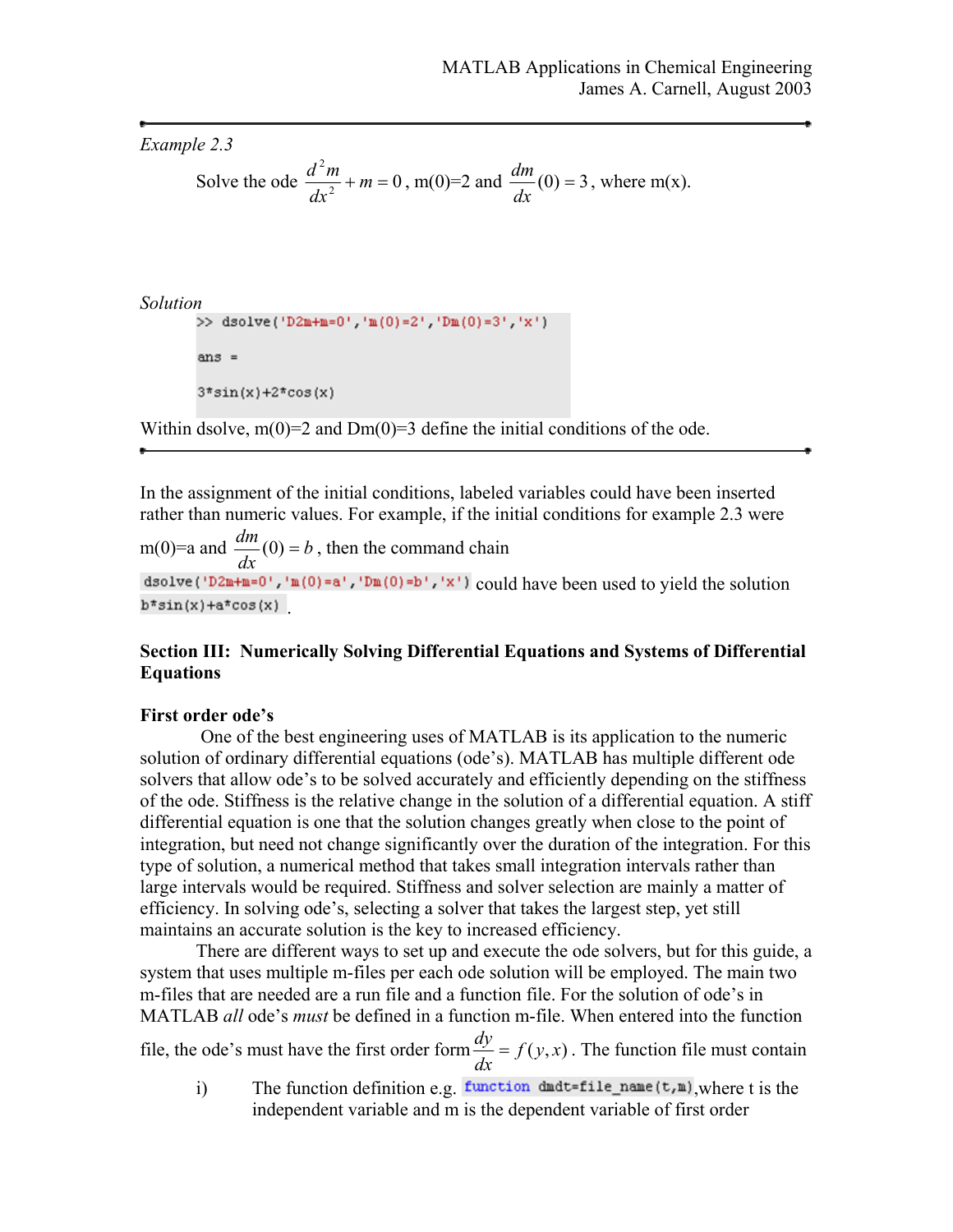- ii) If global variables are used, the global command must be inserted after the function definition
- iii) The ode or ode's in the form described above e.g.  $\det^{-1}(m, t)$

The filename, variables (m and t) and dmdt are arbitrary. 'dmdt' is also arbitrary and can equivalently be called 'A' or any other non-reserved name. One stipulation that exists is that the definition within the 'function dmdt=file  $name(t,m)'$  MUST be the same as that defined when the ode's are listed. For example, the following function m-file is incorrect

function dmdt=myfile(t,m)  $A=4*m$ 

But, the following function file is correct:

function dmdt=myfile(t,m)  $dmdt=4*m$ 

 (It may appear that from this MATLAB is unable to solve any more than a first order ode, but all ode's of second order or higher can be written in the form of multiple ode's, each of first order. This will be covered once an introduction using first order ode's has been accomplished).

 Once a suitable function file has been created, a run-file or executable file is created that is used to solve the ode or ode's that are within the function file. The run file must contain the following items:

- i) If global variables are used, the global command must be inserted at this point.
- ii) Depending on how the tspan, the integration interval, is defined, the lower and upper limits can be defined here. E.g.  $t^{\text{span}=[t0 \ t \text{f}];}$ , where t0 and tf are predefined vectors for the integration limits. Forward or reverse integration can be used; t0 does not have to be less than tf in the case of reverse integration
- iii) The initial conditions must be defined as vectors or single direction matrices.
- iv) The ode solver must then be called. The following is the syntax for the solver, and ode45 is the solver that will be used. It is a good place to start as a general solver:

[independent, dependent]=ode45('file\_name',tspan,initial\_condition\_vector)

v) The solution can now be plotted using the 'plot' command and then formatted either using the GUI interface or by the commands 'legend', 'xlabel', 'ylabel', 'title' and 'axis'. E.g. plot(independent, dependent(:,n),independent,dependent(:,n+1))

where n denotes the 1<sup>st</sup> dependent variable, then second and so on.

The following example demonstrates the setup and execution for the solution of a set of differential equations.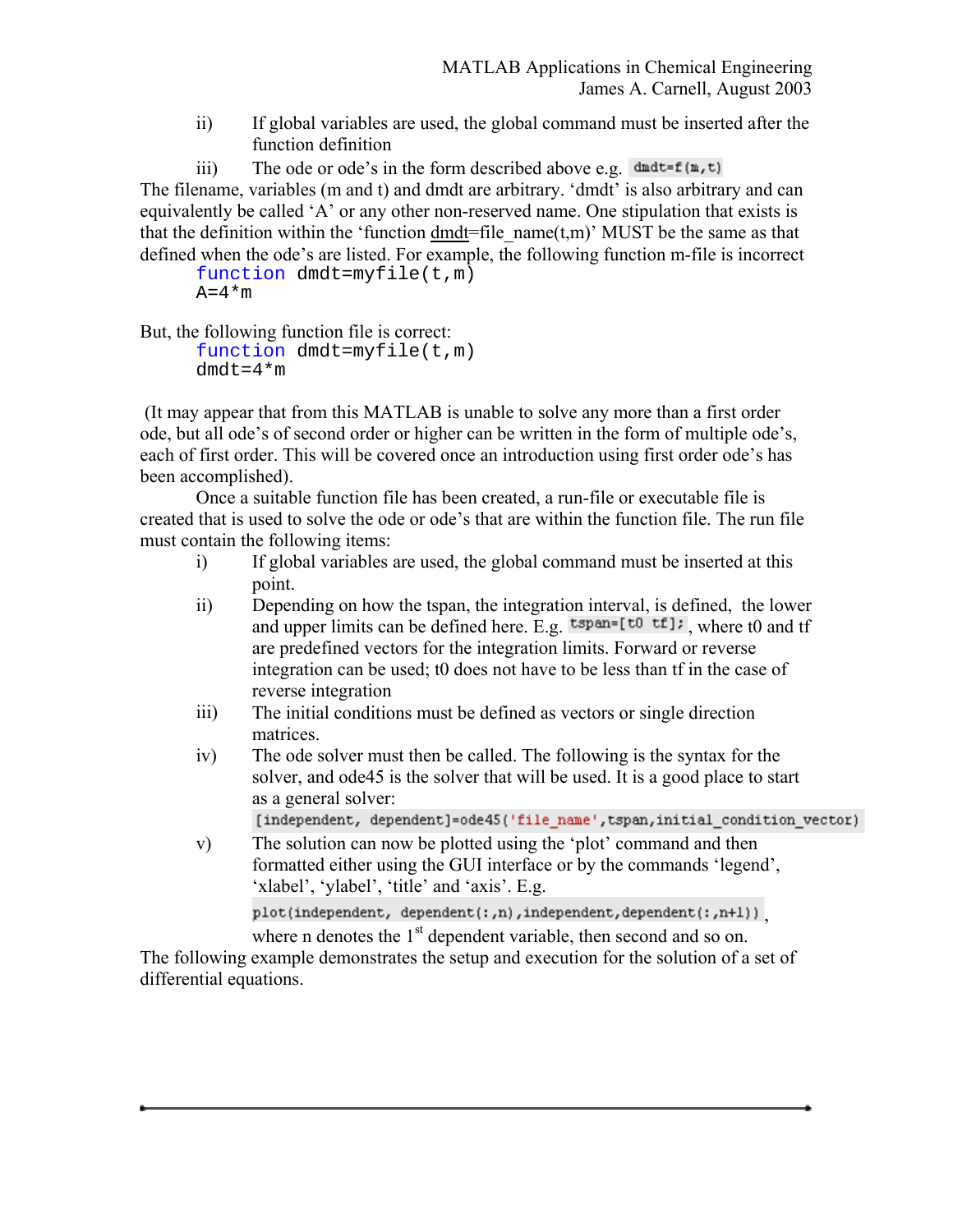## *Example 3.1*

 A fluid of constant density starts to flow into an empty and infinitely large tank at 8 L/s. A valve regulates the outlet flow to a constant 4L/s. Derive and solve the differential equation describing this process over a 100 second interval.

## *Solution*

 The accumulation is described as input – output, so the ode describing the process becomes  $\frac{d(\rho V)}{dt} = (8 - 4)\rho$ . Since density is constant, then  $\frac{dv}{dt} = 8 - 4 = 4$ *dt*  $\frac{dv}{dt}$  = 8 – 4 = 4 in liters per second. The initial condition is that at time t=0, the volume inside the tank =0. The following function file 'ex31' is used to set up the ode solver.

```
function dvdt = ex31(t, v)dvdt = 4
```
The file ex31run is used to execute the solver. The code for this file is overleaf.

```
t0=0:tf=100;tspan=[t0 tf]; \'Integration interval
v0=0 %Initial condition
[t, v] = ode45('ex31', tspan, v0)plot(t, v(:, 1))xlabel('Time (s)')
ylabel('Vol in tank(L)')
title('Ex3.1')
```
The plot produced is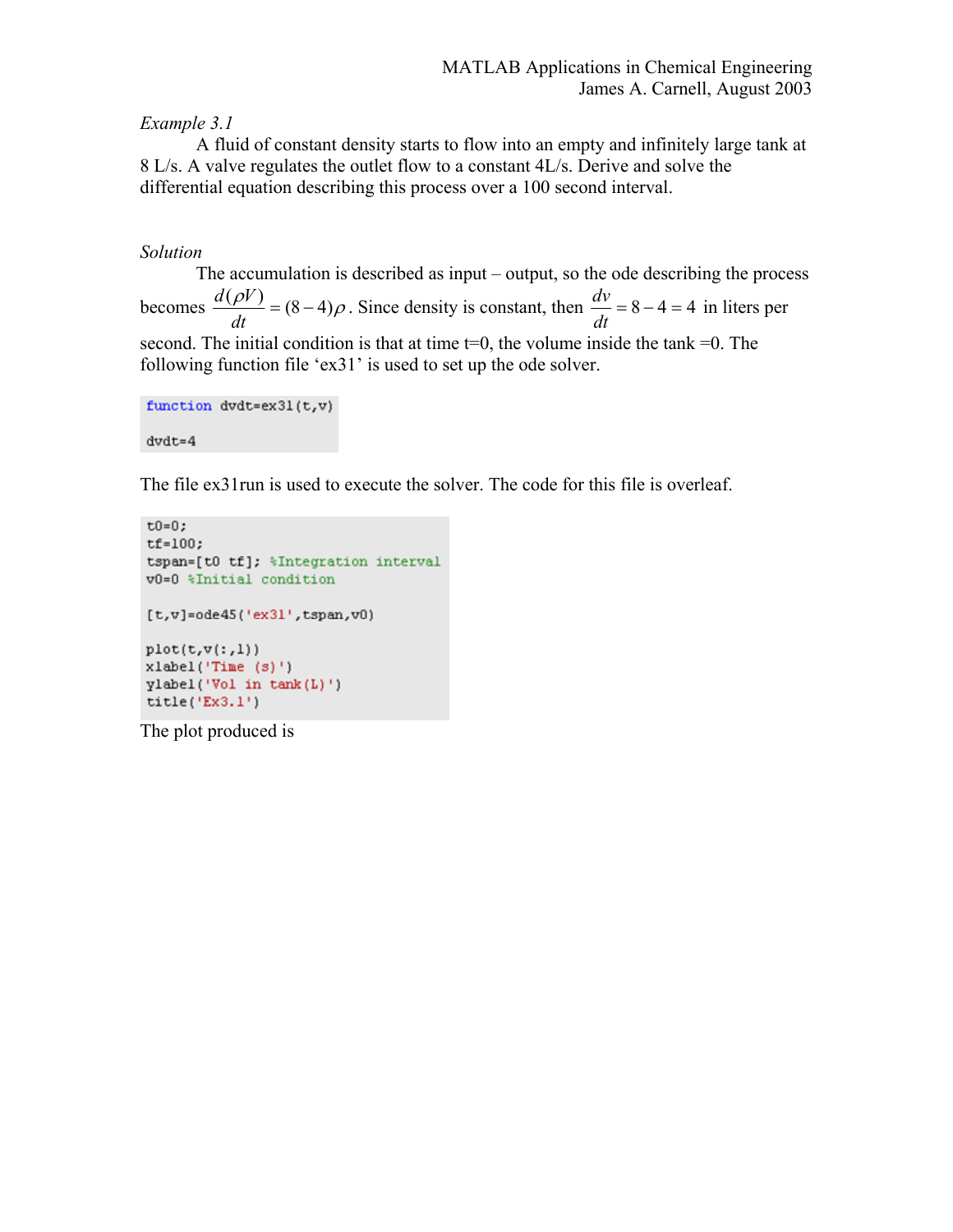

 Systems of ode's can also be easily solved in MATLAB using the same setup as described for a single ode. Example 3.2 demonstrated how to solve a system of simultaneous ode's. In example 3.2 the 'global' command is used to define certain variables as 'shared' or 'in common' between the run file and the function file. Global variables are not necessary, but they are convenient. Using the 'global' command variables can be defined once in the run file and the global command will link them to the function file. If used, the global command *must not* contain the independent or dependent variables.

#### *Example 3.2*

 The following set of differential equations describes the change in concentration three species in a tank. The reactions  $A\rightarrow B\rightarrow C$  occur within the tank. The constants k1, and k2 describe the reaction rate for  $A \rightarrow B$  and  $B \rightarrow C$  respectively. The following ode's are obtained:

$$
\frac{dCa}{dt} = -k1Ca
$$

$$
\frac{dCb}{dt} = k1Ca - k2Cb
$$

$$
\frac{dCc}{dt} = k2Cb
$$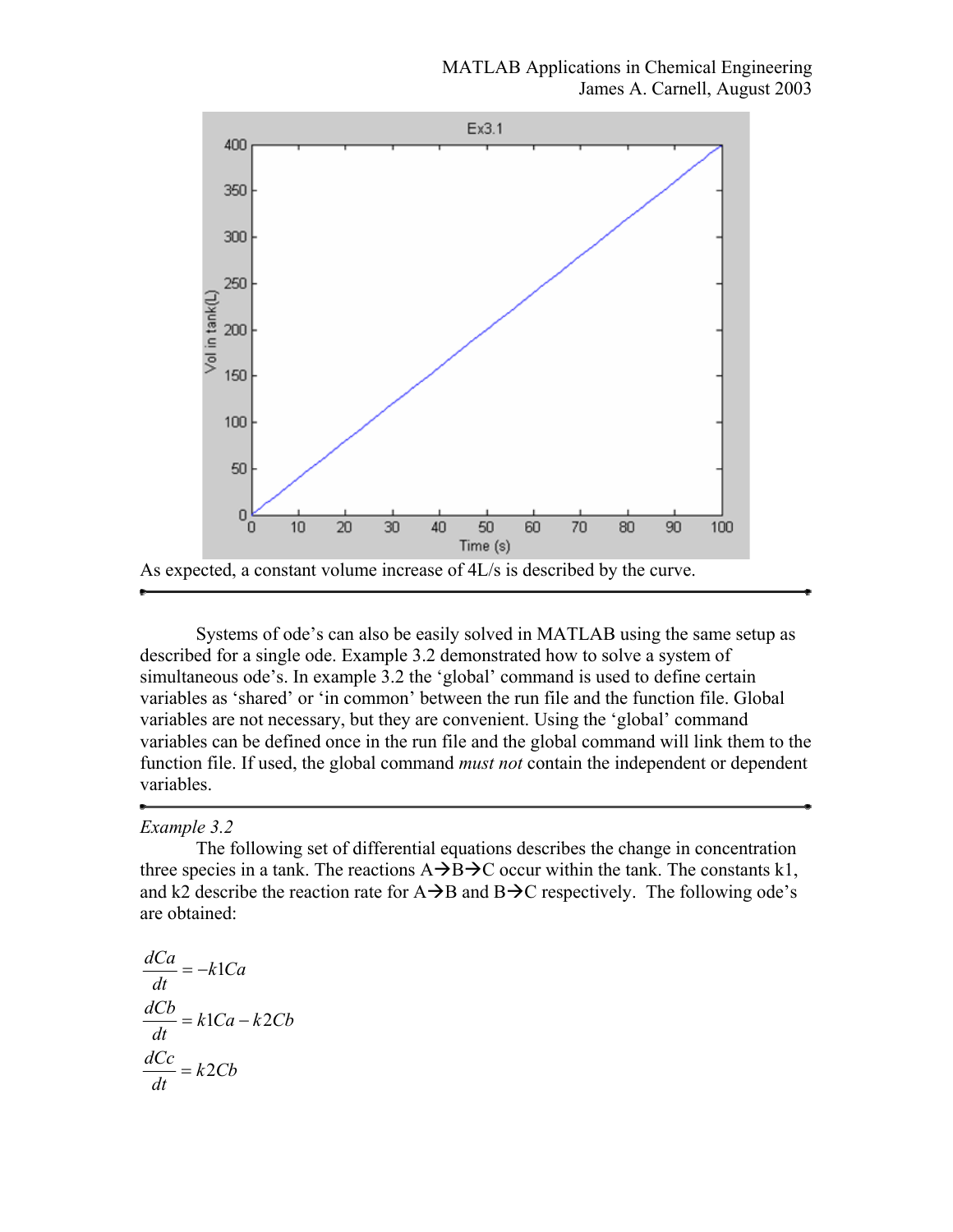Where k1=1 hr<sup>-1</sup> and k2=2 hr<sup>-1</sup> and at time t=0, Ca=5mol and Cb=Cc=0mol. Solve the system of equations and plot the change in concentration of each species over time. Select an appropriate time interval for the integration.

## *Solution*

The following function file and run file are created to obtain the solution:

```
function dcdt = Ex32(t,c)(c(1)=ca, c(2)=cb, c(3)=ccglobal kl k2
dcdt=[-kl^{\pm}c(1); kl^{\pm}c(1)-k2^{\pm}c(2); k2^{\pm}c(2)];
```
Ca, Cb and Cc must be defined within the same matrix, and so by calling Ca  $c(1)$ , Cb  $c(2)$ and  $Cc$  as  $c(3)$ , they are listed as common to matrix  $c$ .

```
_{\text{clc}}c1fclear
global kl k2
k1=1;k2=2;tspan=[0 5];c0 = [5 0 0];[t,c]=ode45('Ex32',tspan,c0)plot(t, c(:, 1), ' + ', t, c(:, 2), ' + ', t, c(:, 3))legend('ca' 'cb' 'cc')
xlabel('Time(hr)')ylabel('Concentration of each species, mols/hr')
title('Example 3.2')
```
Notice that the constants k1 and k2 are defined (only once) in the run file, and using the 'global' command they are linked to the function file. The following curve is produced upon execution. In the 'plot' command, the  $+$  and  $*$  change the line markers so that they can be easily distinguished using a non-color printer. The appendix contains a list of available markers for plotting.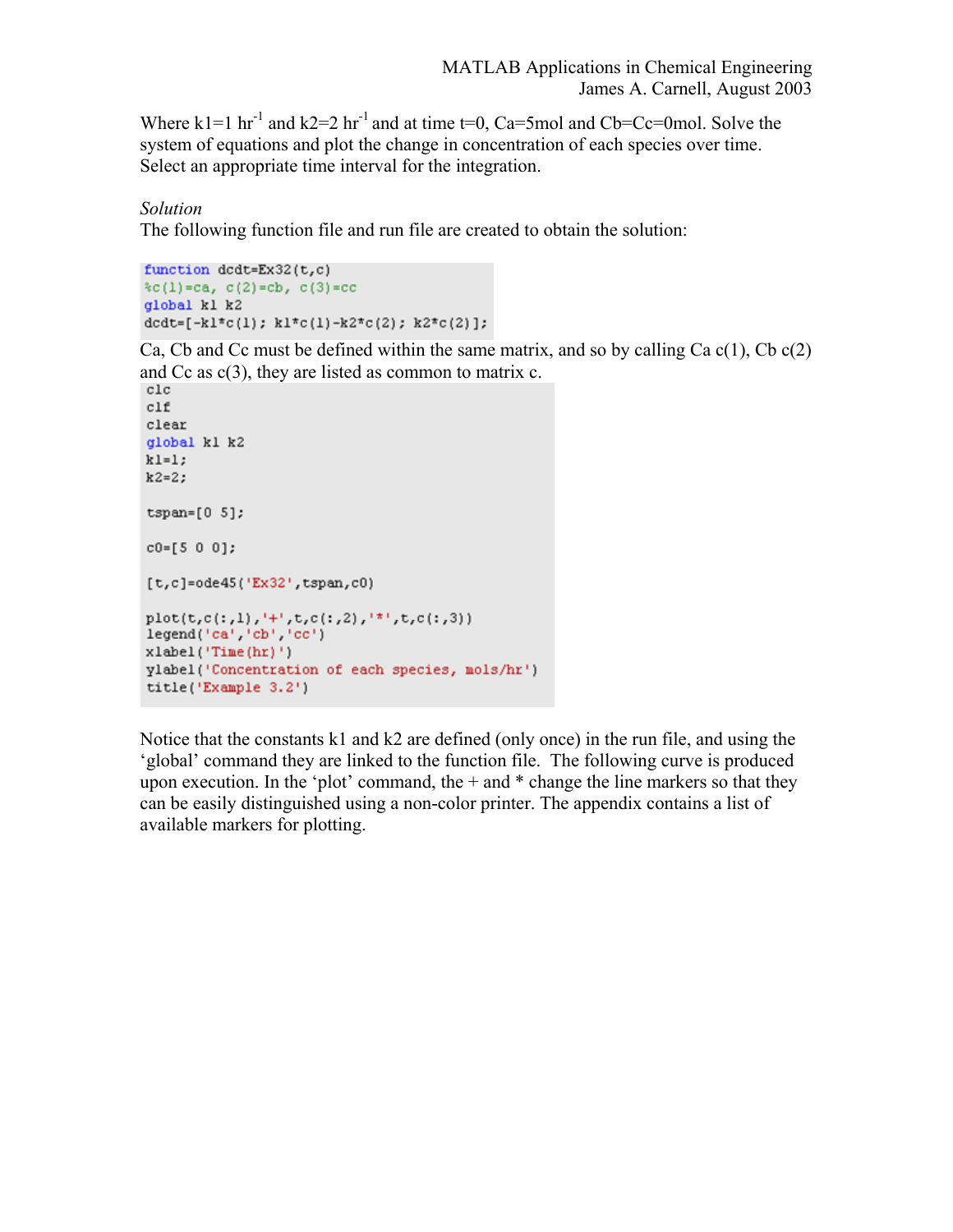

## **Higher order ode's**

To be able to solve higher order ode's in MATLAB, they must be written in terms of a system of first order ordinary differential equations. An ordinary differential equation can be written in the form

$$
\frac{d^{n} y}{dx^{n}} = f(x, y, y', y'', y''', ..., y^{n-1})
$$

and can also be written as a system of first order differential equations such that

$$
y_1 = y, y_2 = y', y_3 = y'', \dots, y_n = y^{n-1}.
$$

From here, the system can then be represented as an arrangement such that

$$
y'_1 = y_2, y'_2 = y_3, \dots, y'_{n-1} = y_n
$$
, where  $y'_n = f(x, y_1, y_2, \dots, y_n)$ .

Example 3.3 demonstrates this technique.

## *Example 3.3*

Solve the following differential equation by converting it to a system of first order differential equations, then using a numeric solver to solve the system. Plot the results.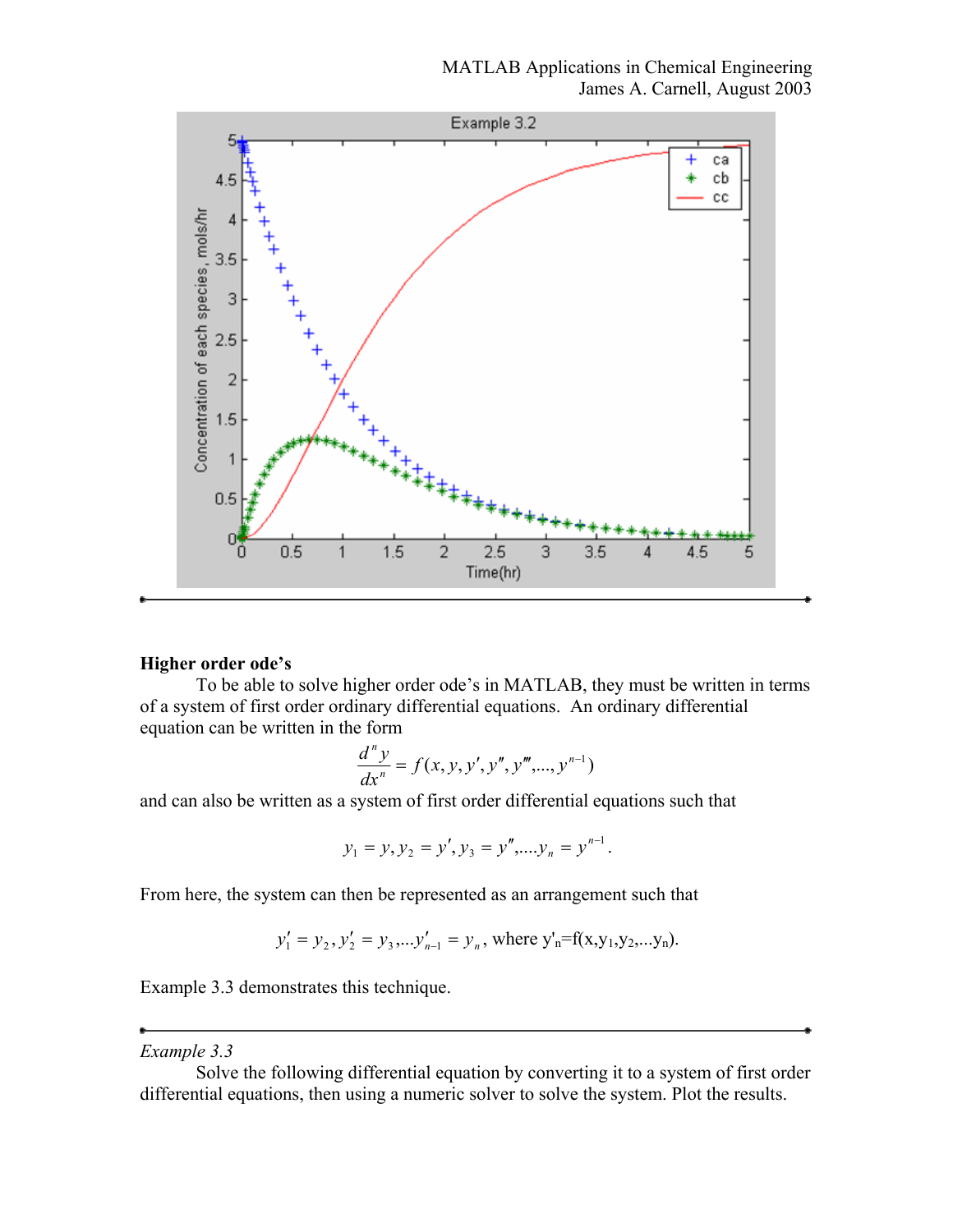$$
Y'' + Y' + Y = 0
$$
, Y(0)=1 and Y'(0)=0

To convert this  $2<sup>nd</sup>$  order ode to a system of  $1<sup>st</sup>$  order ode's, the following assignment is made:

$$
Y = y_1 = y(1) \text{ and } Y' = y_2 = y(2),
$$

then the ode can be written as the first-order system:

$$
Y = y(1)
$$
  
\n
$$
\frac{dY}{dt} = Y' = y(2)
$$
  
\n
$$
\frac{d^{2}Y}{dt^{2}} = Y'' = -(y(2) + y(1))
$$

The function file containing this system can now be created and solved. The function file and run file are shown below:

```
function dmdt = Ex33(t, y)\$Solving Y'' + Y' + Y = 0%Assign Y=y(1), Y'=y(2), Y''=y(3)dYdt = y(2) ;
dY2dt = -(y(2)+y(1));dndt=[dYdt; dY2dt];
```
The variable dmdt is a 'dummy' variable that is used to describe the system as a whole,

 $c1f$  $_{\text{clear}}$  $tspan=[0 10];$  $y0=[1 0];$  $[t, Y] = ode45('Ex33', tspan, Y0)$  $plot(t, Y(:, 1), '+', t, Y(:, 2))$ legend('Y','dYdt')  $xlabel('t')$ ylabel('Y and dY/dt')

The following curve is produced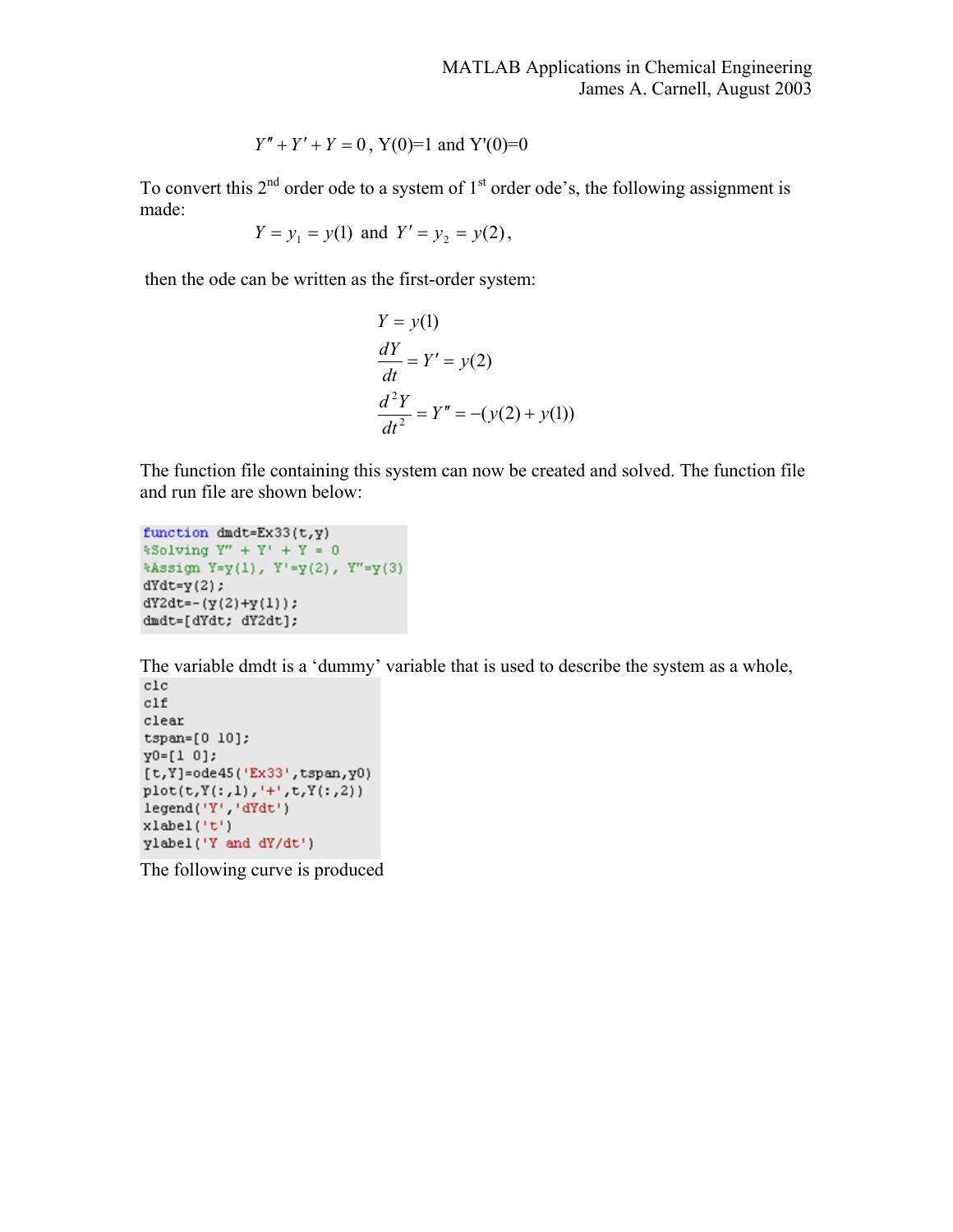

The appendices of this guide are designed to be used as 'cheat-sheets' to aid in using MATLAB without simply manipulating the examples herein. Successful use of MATLAB comes from understanding how and why it works the way it does. MATLAB can be used for almost anything that requires calculation and so frequent use for simple tasks will aid in the competency of the package.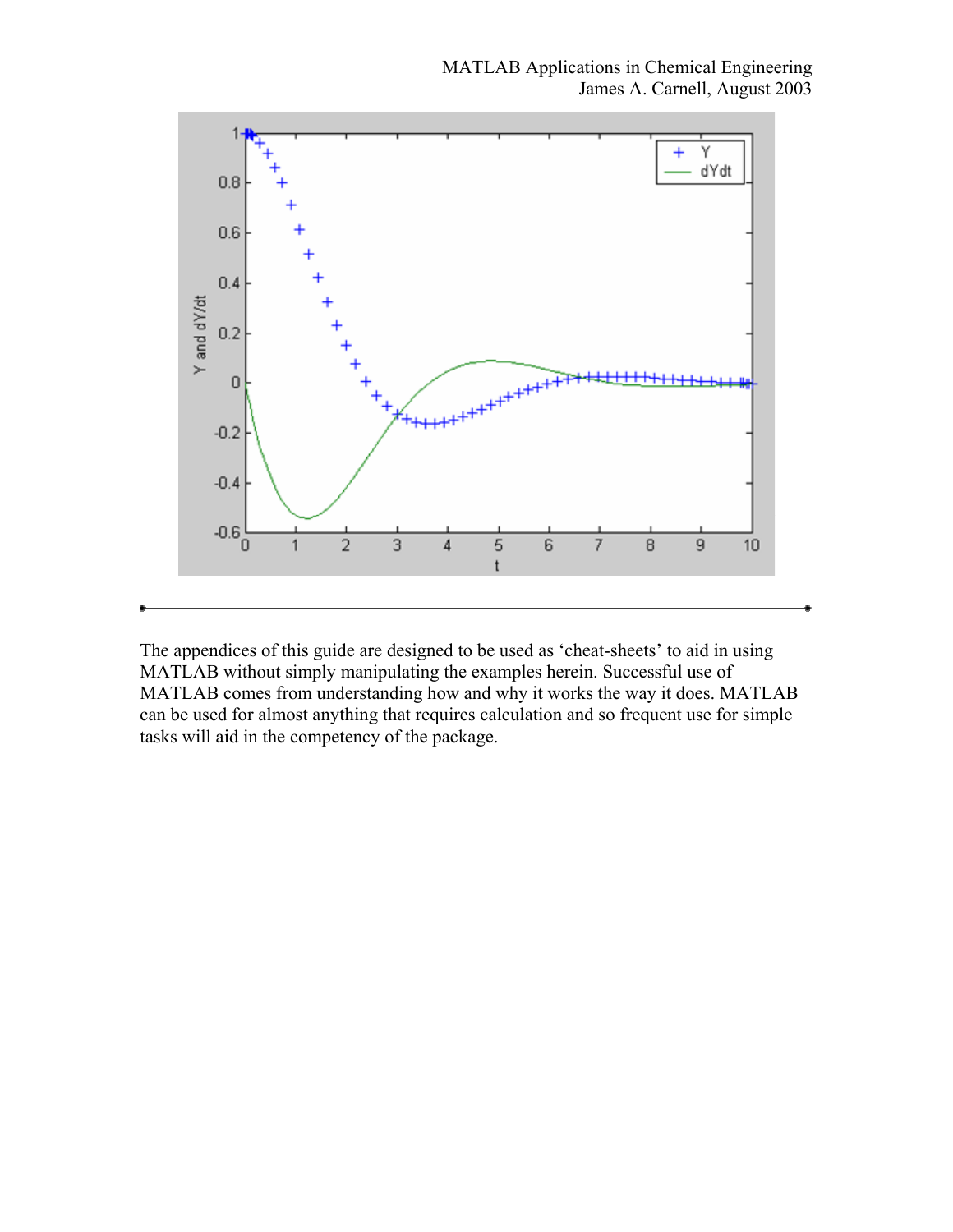# **Appendix**

## **MATLAB Glossary of commands (Part 1)**

- Matrix commands (A is an arbitrary matrix)
	- $\gg$  sum(A)  $\rightarrow$  Summation of the rows of matrix A
	- $\rightarrow$  Transposes matrix A
	- $\rightarrow$  diag(A)  $\rightarrow$  Takes the diagonal values of square matrix A
	- $\rightarrow$  fliplr(A)  $\rightarrow$  Flips matrix A from left to right
	- $\rightarrow$  1:n:10  $\rightarrow$  Fills sequence of numbers, 1 to 10 with spacing n (if n is not stipulated, then MATLAB will assume n=1)
- Command Window
	- $\rightarrow$  clear  $\rightarrow$  Clears memory of variables
	- $\rightarrow$  Clears command window (clf will clear the figure window)
	- $\rightarrow$  Wraps text or code if required, (followed by return or enter)
	- $\rightarrow$  up arrow  $\rightarrow$  Recalls last line
	- $\rightarrow$   $\rightarrow$  Output suppression ( eg. Does not SHOW output)
	- $\rightarrow$  iskeyword  $\rightarrow$  Displays reserved MATLAB keywords
- Functions and other commands
	- » plot(independent, dependent)  $\rightarrow$  A graphing command. Independent variables must be defined before using the plot command.
	- » fplot('function', [xmin, xmax, ymin, ymax])  $\rightarrow$  Graphs a function either from an m-file or direct command, the function entered can be a file-name linking to an m-file or it can the the function itself e.g.  $\sin(x)$
	- » ezplot('function', [xmin, xmax, ymin, ymax])  $\rightarrow$  As above
	- » fsolve('m-file-name', initial quess, options)  $\rightarrow$  Solves non-linear continuous systems of equations. Initial guess usually in the form of a matrix, predefined. Usual option is 'optimset('fsolve')'
	- $\rightarrow$  x=fzero('function', initial quess)  $\rightarrow$ Numerically finds the zero of the function close to the initial guess. The function can be in an mfile or a direct command (similar to fplot). The initial guess can be entered directly, or in the form of a predefined vector. The in-line function must be in terms of x only. It cannot contain any predefined constants.
	- » m=input ('m =')  $\rightarrow$ Requests that an input variable be entered into MATLAB, which is then saved as 'm' or any other arbitrary name. Used in m-files
	- » display('text to be displayed')  $\rightarrow$ Displays'text to be displayed' in a matlab execution. Used in m-files

In all of the above function definitions, the 'notation must be included in the MATLAB command execution. For example, the fzero command to find the zero of  $x<sup>3</sup>$ , one would use the notation:  $x = fzero('x^3,1)$ , where 1 is the initial guess.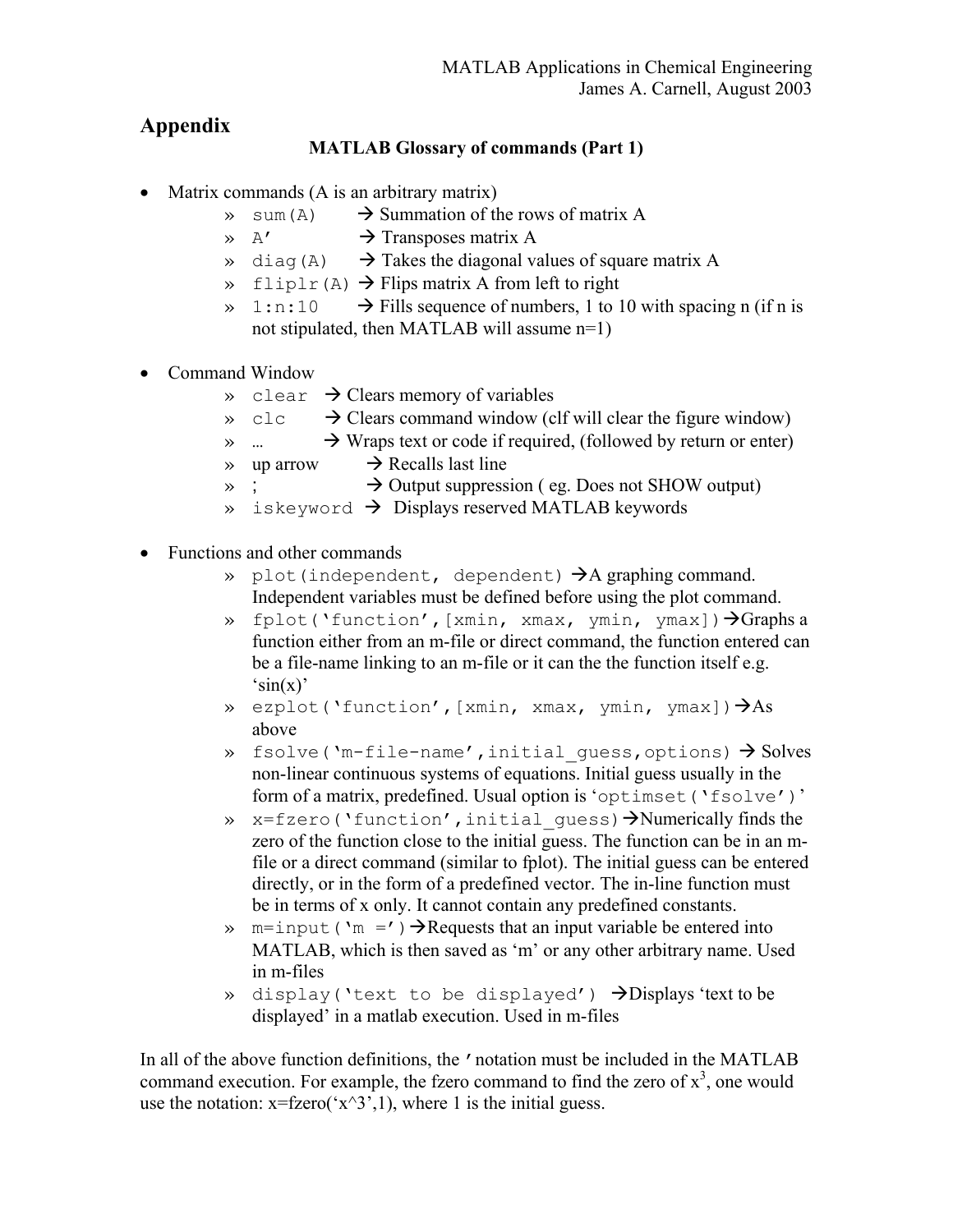## **MATLAB glossary of commands (Part II)**

Symbolic integration and differentiation

- $\rightarrow$  syms v1 v2  $\rightarrow$  Declares variable v1 and v2 as symbolic variables, used for symbolic integration and differentiation
- $\gg$  int(exp1, independent)  $\rightarrow$  Performs symbolic integration of exp1 with respect to independent variable 'independent'
- $\rightarrow$  diff((exp1,independent)  $\rightarrow$  Performs symbolic differentiation of exp1 with respect to independent variable 'independent'
- » dsolve('ode1,ode2,oden', 'bc1,bc2,bcn', 'IV')  $\rightarrow$  Performs symbolic ode solving, where ode1, ode2 and oden are systems of ode's and bc1, bc2 and bcn are their respective boundary conditions. IV is the common independent variable. The default IV is t, so if no IV is specified, then t is assumed to be the independent variable. To indicate a derivative the capital letter 'D' is used, followed by the order then the

dependent variable. So D2y represents  $\frac{a}{\mu} \frac{y}{(W)^2}$ 2 *d*(*IV*)  $\frac{d^2y}{dx^2}$ . For non-boundary

condition problems, the 'bc1,bc2,bc3' term can be negated and the solution will be returned containing integration constants.

 $\rightarrow$  simplify(A)  $\rightarrow$  Simplifies expression A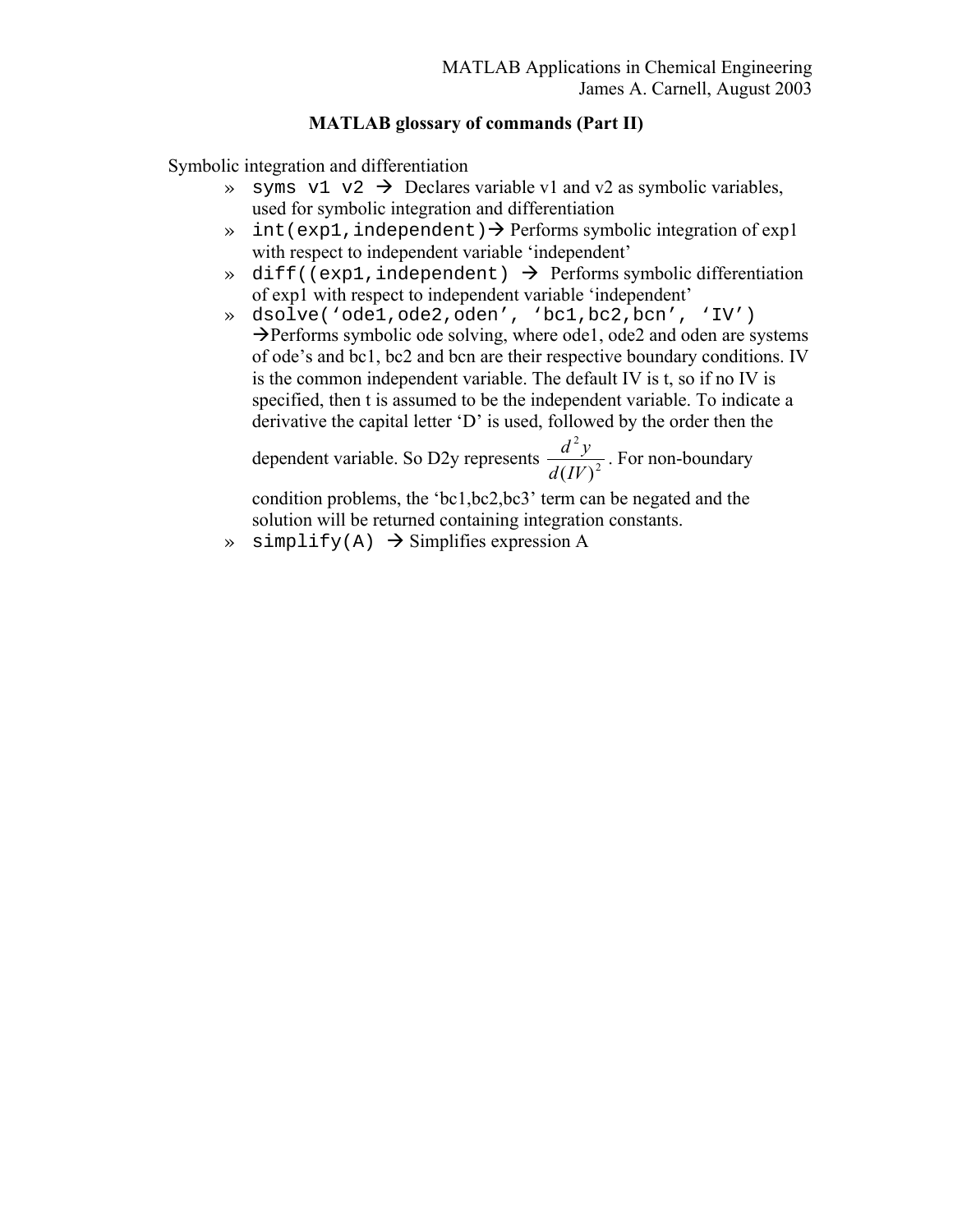## **MATLAB glossary of commands (Part III)**

The sequence of this sheet hints towards the correct sequence for solving odes in matlab 1. The different ODE solvers:

| <b>Solver</b> | <b>Solves These Kinds of Problems</b>            | <b>Method</b>    |
|---------------|--------------------------------------------------|------------------|
| ode45         | Nonstiff differential equations                  | Runge-Kutta      |
| ode23         | Nonstiff differential equations                  | Runge-Kutta      |
| ode113        | Nonstiff differential equations                  | Adams            |
| ode15s        | Stiff differential equations and DAEs            | NDFs (BDFs)      |
| ode23s        | Stiff differential equations                     | Rosenbrock       |
| ode23t        | Moderately stiff differential equations and DAEs | Trapezoidal rule |
| ode23tb       | Stiff differential equations                     | TR-BDF2          |

2. global v1 v2 vi

Defines global variables v1, v2, and vi. When required, the global command is used in all m files to declare common variables.

3. tspan [to tf]

Sets integration interval. to and  $\pm f$  must be defined prior to tspan. tspan is an arbitrary name for the row vector containing to and tf, which are also arbitrarily named.

```
4. yo=[a0, a1, a2 …]
```
Initial conditions for each dependent variable in a  $1<sup>st</sup>$  order differential equation. yo is an arbitrary name. A single 1<sup>st</sup> order DEQ requires only one initial condition, and each independent DEQ thereafter requires another.

5. [Indepent, dependentbase] = ode#('filename', tspan, y0) Syntax to instruct MATLAB to use ODE solver called ode# to solve the function defined in file called filename, using the initial conditions described in y0. "#" is the number for a particular solver; generally ode45 works as an initial try.

```
6. plot (t, y(:,1), t, y(:,2), t, ...)
```
Invokes plot command to plot t versus variables defined in function as  $y(1)$ ,  $y(2)$ , etc.

7. Plot formatting commands

xlabel('X axis title') ylabel('Y axis title') axis([xmin xmax ymin ymax]) title('Plot title')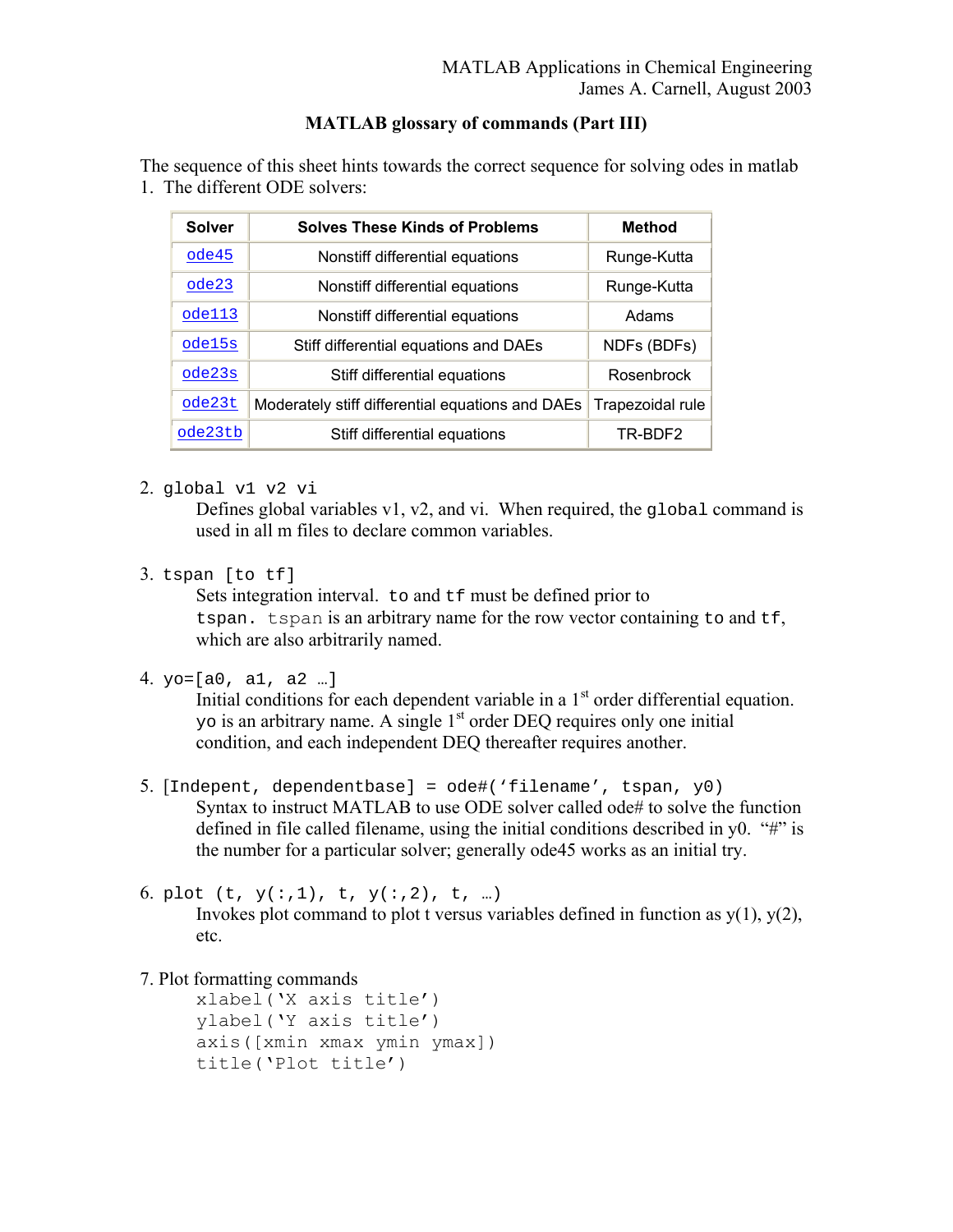## 8. Flow commands

Flow commands are used to change functions between different sets of specified conditions. For example, equations describing the amount of heat required by a system used to boil cold water would change once the temperature reached Tb, the boiling temperature:

```
if t<100 
  Q=m*cp*(T-Tref) 
else 
 Q=m*heatvap 
end
```
The operator 'elseif' can also be used. It acts in a similar fashion to the 'else' command except that it requires a condition to be true. For example, the following set of differential equations apply to the specified intervals

$$
\frac{dm}{dt} = 4
$$
, when m is less than or equal to 10  

$$
\frac{dm}{dt} = 2
$$
, when m is between 10 and 20  

$$
\frac{dm}{dt} = 6
$$
, when m is greater or equal to 20

In MATLAB, the 'if', 'else' and 'elseif' commands can be used to specify this system.

| if $m \leq 10$ | %If this statement is true, then                                                                                                                                                                                             |
|----------------|------------------------------------------------------------------------------------------------------------------------------------------------------------------------------------------------------------------------------|
| $dmdt = 4$     | %MATLAB executes the ode dmdt=4                                                                                                                                                                                              |
| elseif m<20    | %If the first statement is not true, I.E. we<br>% are at a point where m is greater than 10,<br>%then the 'elseif m<20' dictates that if m is<br>$\text{less}$ than 20, then dmdt=2, and this is the ode<br>%MATLAB executes |
| $dmdt = 2$     |                                                                                                                                                                                                                              |
| elseif 20<=m   | %If neither of the first statements are true,                                                                                                                                                                                |
| $dmdt = 6$     | $%$ but the third 'elseif 20 <= m', or if 20 is less                                                                                                                                                                         |
| end            | %than or equal to m, then MATLAB executes the                                                                                                                                                                                |
| $\approx$      | %ode dmdt=6                                                                                                                                                                                                                  |